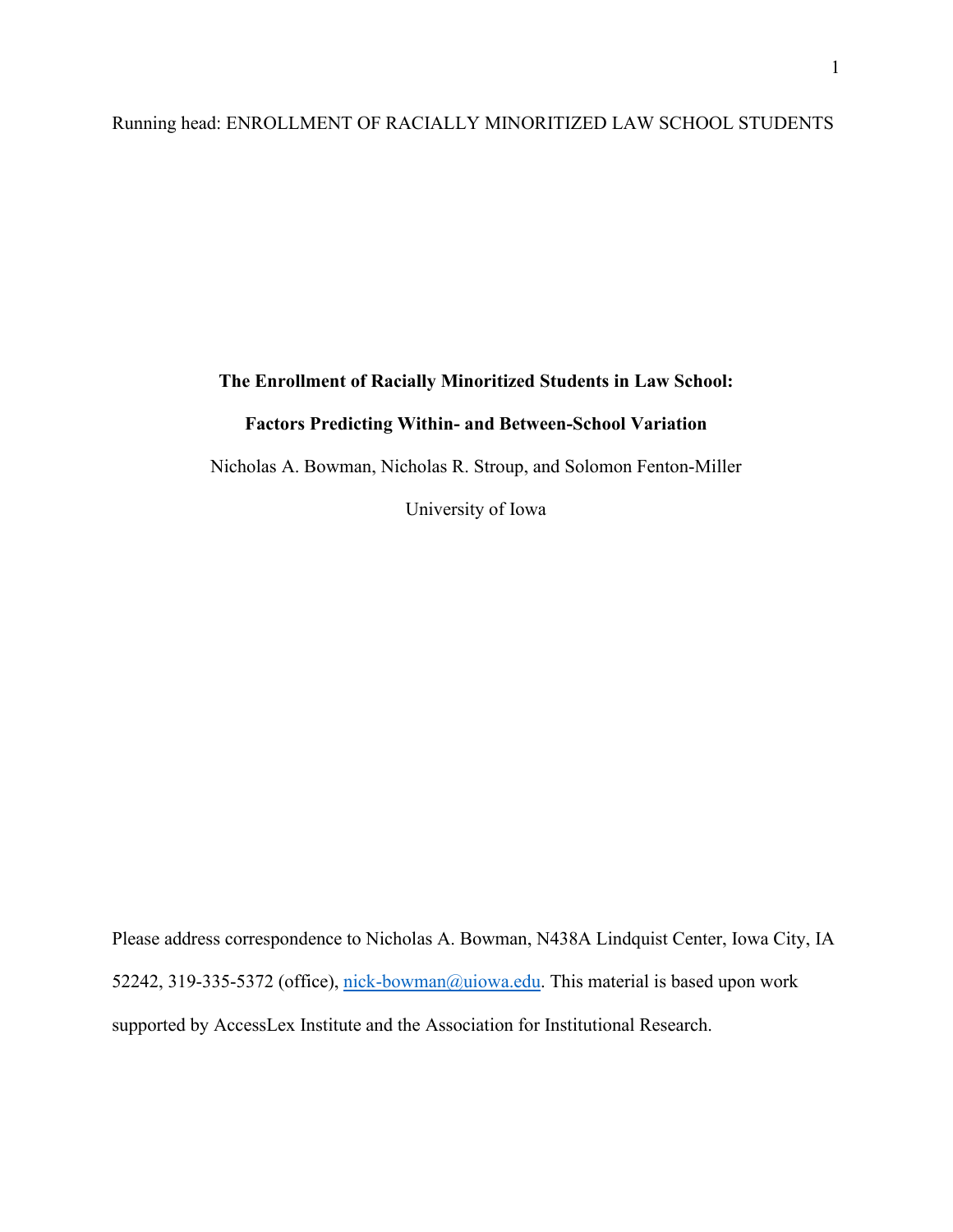# **The Enrollment of Racially Minoritized Students in Law School: Factors Predicting Within- and Between-School Variation**

#### **Abstract**

Given the substantial lack of racial diversity within the U.S. legal profession, it is critically important to understand how to improve the representation of racially minoritized students at law schools. This study uses panel data from the 2010s to consider several types of factors that may shape the number and percentage of incoming law school students from several racially minoritized identities: finances, demographic representation, and rankings. The results of fixed effects analyses revealed that increases in the representation of Latinx and Asian students as well as Faculty of Color actually predict subsequent decreases in the percentage of incoming racially minoritized students, which suggests that law schools could be seeking to maintain a certain approximate level of racial representation over time. Moreover, increases in the ingroup racial representation within the state (in which the law school is primarily housed) and *U.S. News* rankings are both associated with greater subsequent numbers of incoming Black and Latinx law students; the provision of conditional scholarships and the combined total of tuition and fees are also significant predictors. These findings have salient implications for policy and practice.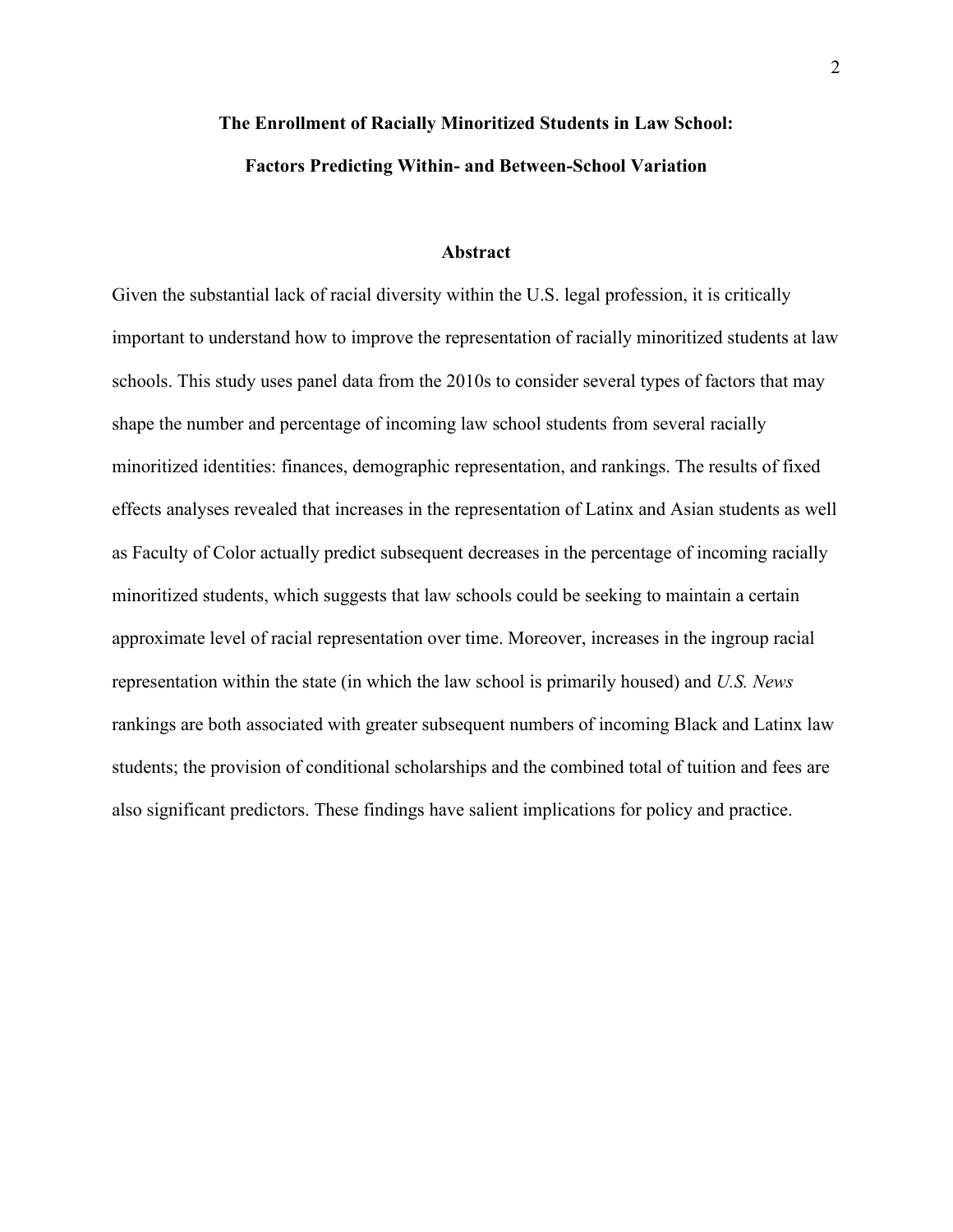#### **Introduction and Context for the Study**

The legal profession is one of the least racially and ethnically diverse in the United States. The 2019 American Bar Association (ABA) National Lawyer Population Survey reports that the percentages of African American (5%), Hispanic (5%), Asian American (2%), multiracial (2%), and Native American (1%) lawyers all fall far short of their representation in the national population, while White lawyers remain substantially overrepresented (85%). By comparison, only 60% of the U.S. population identified as White alone in 2019 (U.S. Census Bureau, n.d.). Representation is even worse in law firms, where only 6.6% of equity partners are racial or ethnic minorities (National Association for Law Placement, 2019). The ABA has argued that improvements in the diversity of the legal profession "support the perception, and reality, that our legal and political institutions fully reflect and represent all members of our society" (2015, p. 38). The racial and ethnic diversity of practicing lawyers is inherently limited by the pool of students who enter law school.

Within the legal education sector, White students remain overrepresented despite slow improvement toward greater inclusion: In 2011, 28% of incoming students were racial or ethnic minorities (ABA, 2013), and that number increased to 31% in 2019 (ABA, 2020). The AccessLex Institute (2018) has reported on the high shut-out rate (the proportion of law school applicants who were not ultimately admitted to any law school) for Black applicants (49%) and Latinx applicants (33%) in comparison to the total applicant pool (25%). Taylor (2019) argues that aspiring Black lawyers are especially marginalized by being shut out from receiving these offers of admission. Such gatekeeping manifests as a difference in racial representation between the applicant pool and the admitted classes at ABA-accredited law schools. For instance, 11.7% of law school applicants in 2020 were Black, but only 7.6% of admitted students were Black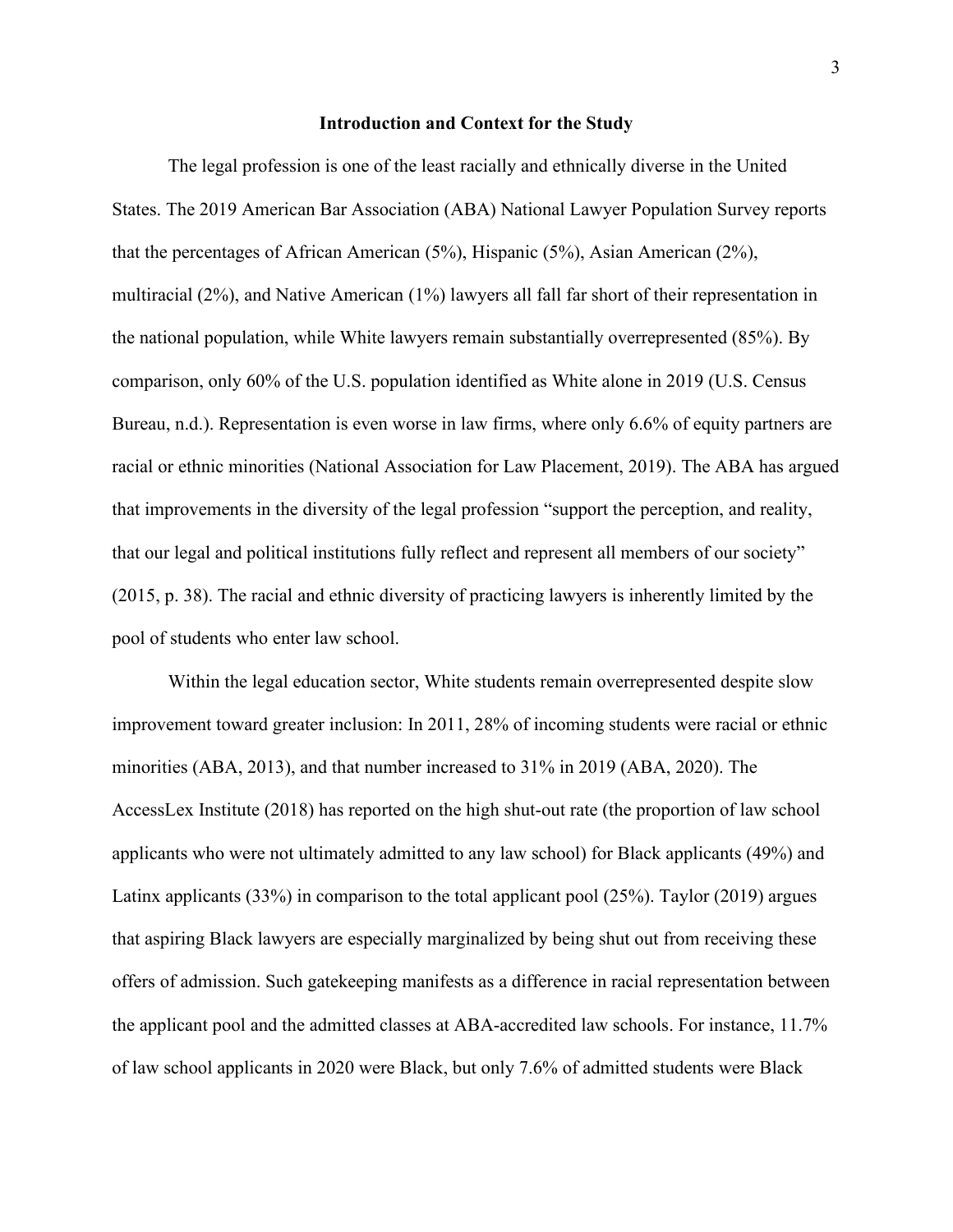(LSAC, 2020). Thus, although postsecondary enrollment dynamics are often framed through the lens of student "choice," it is also critical to understand the organizational factors that shape incoming classes in a societal environment that purports to strive for greater inclusion.

Progress toward greater law school and legal sector representation for People of Color has been slow and unsteady when compared to national demographic trends. One reason stems from the educational pipeline, as leadership decisions have contributed to this slow improvement (Espeland & Sauder, 2016; Sauder, 2006). As another reason, given the ongoing lack of access for People of Color in the legal profession, prospective Students of Color may be dissuaded from applying to law school at all because of the perceived risk of not obtaining a high-paying legal career. As the gateway to the profession, it is incumbent upon law schools to present themselves as entry points to viable careers in the legal and civic sectors, acknowledging ways Students of Color can obtain desirable jobs in the sector amidst historical and ongoing legacies of racial bias (Fortin-Camacho, 2017). For these reasons of slower historical inclusion and ongoing disparities within the legal sector, law student enrollment must be examined not only at the level of individual student choice, but also as a matter of institutional and social context.

This study examined various attributes of law schools and their relevant contexts that predict the first-year law school student enrollment and representation of Students of Color. Specifically, we employed random effects and fixed effects analyses using eight years of data on U.S. law schools to explore how financial indicators, racial representation, and law school rankings are associated with the number and percentage of incoming students from several racially minoritized identities.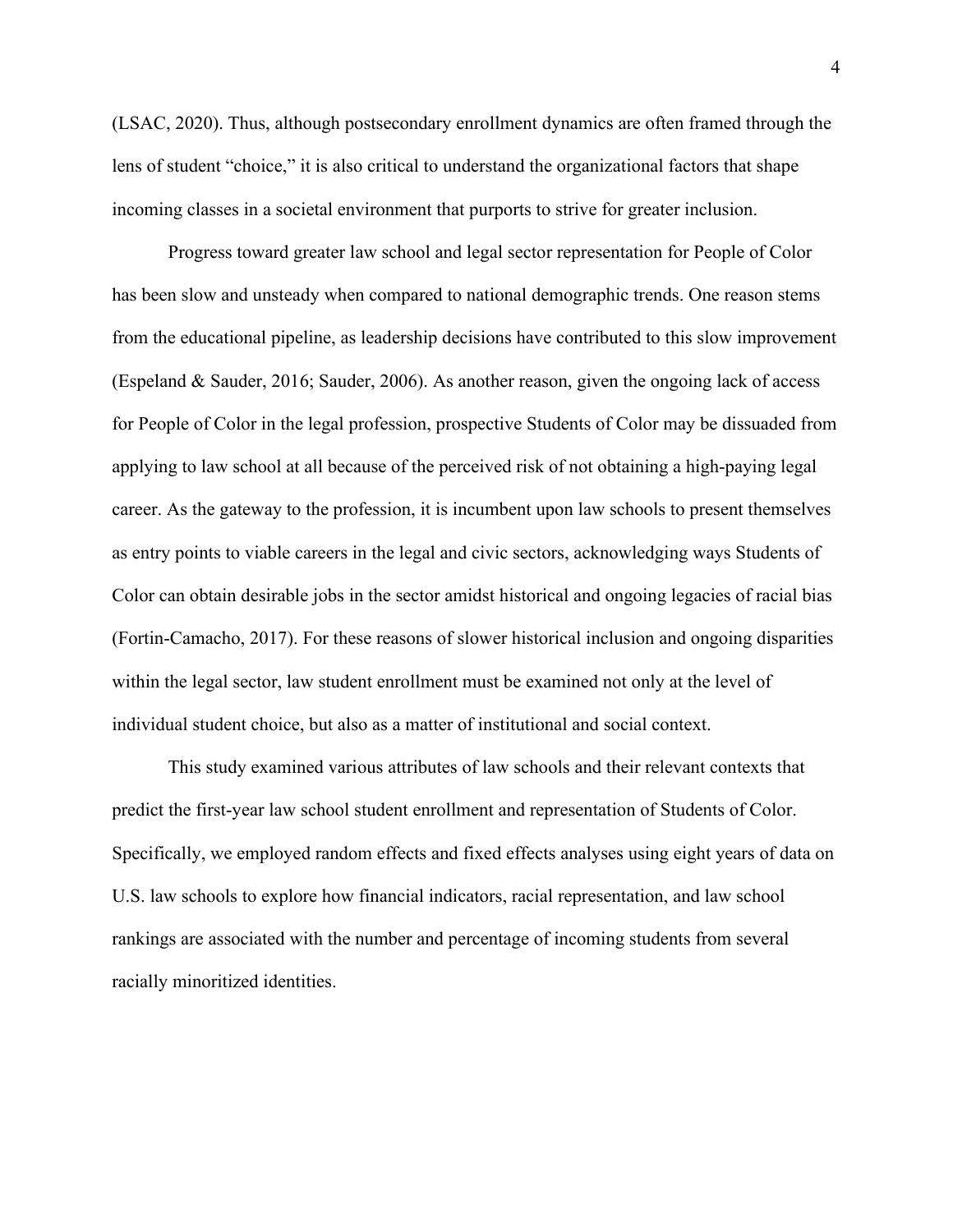#### **Law School Admissions and Decision Making**

The law school application process is competitive and involves complicated decisions on behalf of both applicants and school staff. Prospective students frequently weigh choices between schools with higher status and those that provide better scholarship offers (Espeland & Sauder, 2016). Admissions staff also make difficult decisions about how to allocate financial aid to construct the incoming class. Price is a primary decision factor for students because of the high cost of law school. Law students are more likely than other graduate students to use loans to pay for school (Pyne & Grodsky, 2020). Moreover, when they receive loans, law students typically borrow larger amounts than their peers, even after accounting for demographic differences (Belasco et al., 2014; Pyne & Grodsky, 2020).

Ranking mechanisms (e.g., *U.S. News and World Report*) and digital transparency initiatives (e.g., AccessLex Institute, lawschooltransparency.com) provide information that may help students make good financial decisions (Espeland & Sauder, 2016). Transparency about finances, however, does not mean that all prospective students will benefit from this information. Winkle-Wagner and Locks (2019) point out that Students and Families of Color are vulnerable based on information asymmetries about the financial aid process. Scholars have also argued that higher education access is affected by substantial racial differences in the need to borrow money to afford postsecondary education (e.g., Goldrick-Rab et al., 2014). Factors affecting application patterns vary by students' racial/ethnic backgrounds, leading to stratification of the U.S. graduate education system (Posselt & Grodsky, 2017). Moreover, research on undergraduate education strongly supports the use of financial aid as a tool for improving postsecondary access and completion for Students of Color (see Goldrick-Rab et al., 2009; Herbaut & Geven, 2020; Mayhew et al., 2016).

5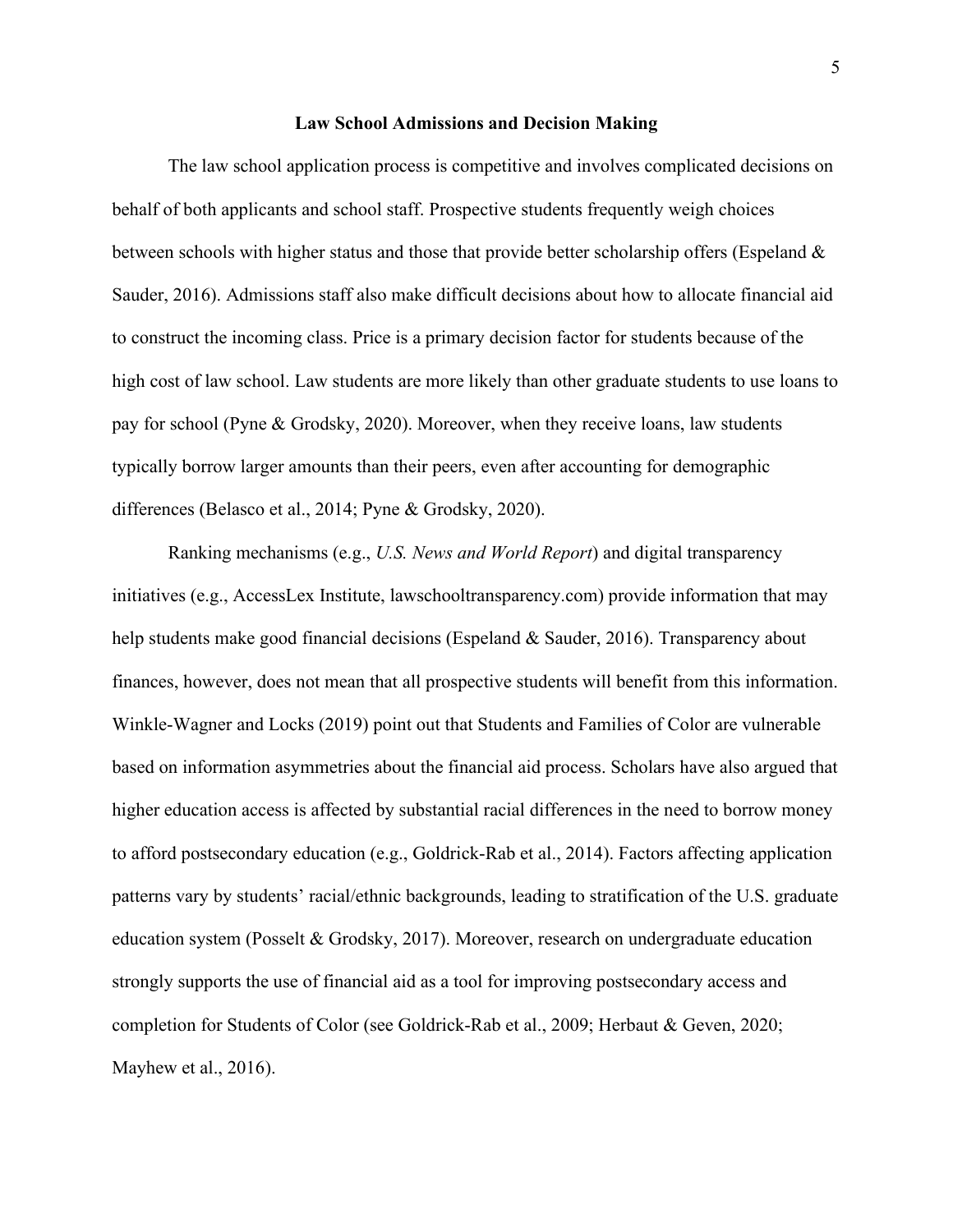Many law school students use the *U.S. News* rankings to help determine where to attend, so these rankings therefore also take priority in law school administrative decision making (Espeland & Sauder, 2016). Despite their ubiquity, *U.S. News* has been criticized for the methodological inaccuracy and arbitrariness of its ranking system (Sauder & Lancaster, 2006). For instance, a large proportion of difference in law school rankings can be explained by the median LSAT score of a school's entering class. Since these rankings have such great influence on a school's reputation, institutions have been known to "game" the rankings in order to maintain or increase their position (Sauder & Espeland, 2009); law schools have gone so far as to leave tenure-track faculty lines unfilled in order to provide small-scale scholarships to applicants with above-median LSAT scores (Espeland & Sauder, 2016). In addition, the *U.S. News* rankings have been criticized for failing to account for institutions' commitments to equity, diversity, and inclusion (Espeland & Sauder, 2008). Graduate and professional Students of Color care about such considerations in their enrollment decisions; these include perceptions of how campus environments embrace racial diversity, employ a non-trivial number of Faculty of Color, and have an existing presence of Students of Color (Morelon-Quainoo et al., 2009; Muñoz-Dunbar & Stanton, 1999).

Most studies on law school enrollment focus on admissions practices connected to the legal education pipeline. Given the media and financial pressures around law school rankings (Espeland & Sauder, 2016), it is no surprise that analyses frequently focus on factors most closely aligned with predominant rankings criteria: LSAT scores, undergraduate GPA, and selectivity. Specifically, scholars have noted the ways in which LSAT and GPA are used as the primary law school admissions criteria and the adverse societal effects of this overreliance (e.g., Curtis, 2019; Kidder, 2001; Organ, 2017). Related to geographic and policy dimensions, Garces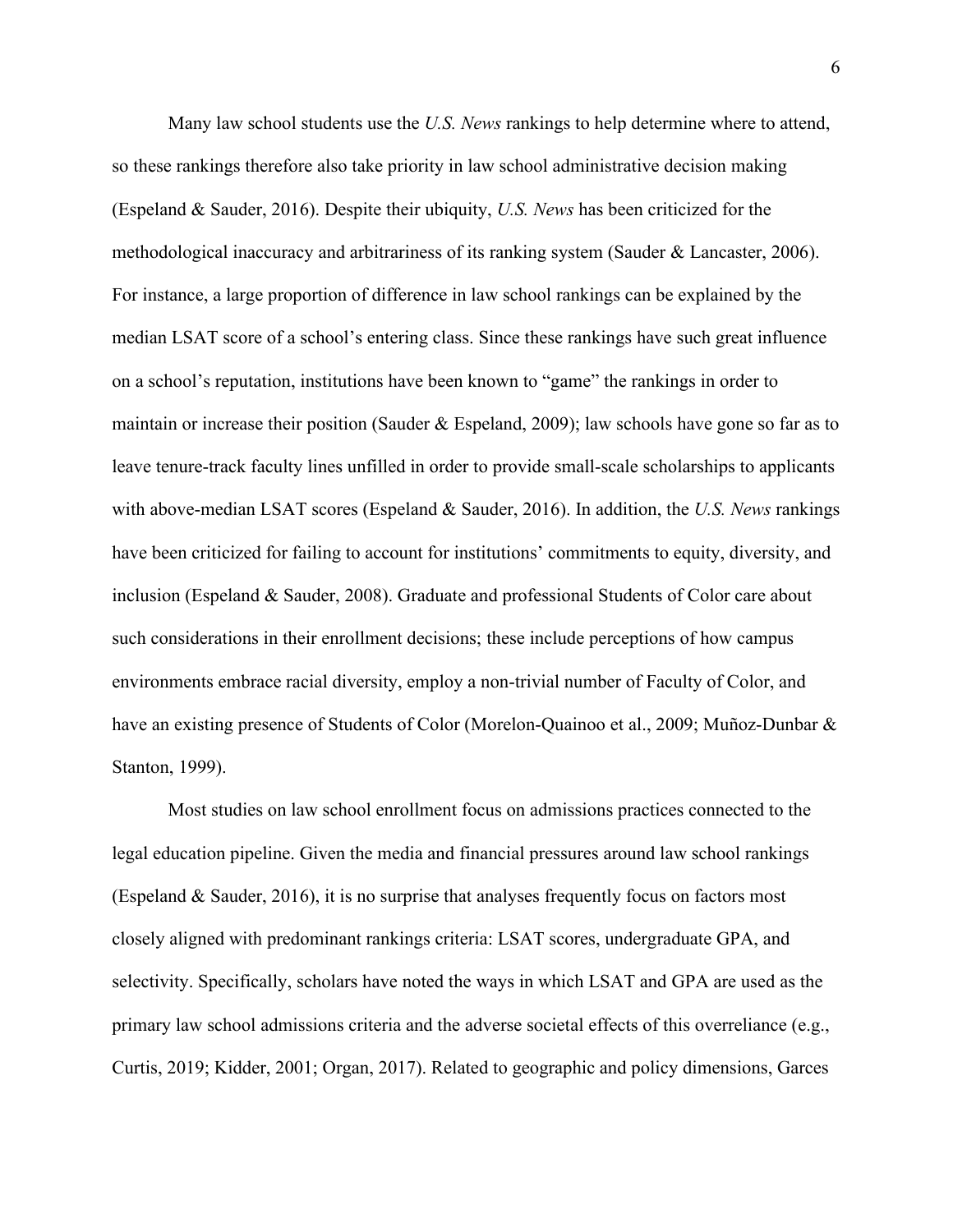(2013) found that graduate and professional school student bodies, including at selective law schools, became less racially diverse at institutions located in states where affirmative action bans were passed. Less has been written, however, about less selective law schools that reject fewer students. These access law schools, as they are sometimes known (Kennedy, 2020), must still actively address matters of racial diversity in their recruitment processes, though how inclusive recruitment efforts and administrative practices influence their classes year-to year remains under-researched.

Institutions at all levels of selectivity have considerable discretion in the type of students they choose to recruit and admit. Qualitative studies have found that many law school administrators believe that admitting more students from racially minoritized groups will negatively affect their rankings (Espeland & Sauder, 2016; Sauder, 2006). Although they have autonomy, law schools in the U.S. are also highly professionalized and structured, as shown by their commonly adopted regulations, program formats and content, and administrative organization. This degree of isomorphism stimulates the adoption of common practices (e.g., decisions about criteria upon which to base admissions decisions) and makes institutions susceptible to external pressures, such as the *U.S. News* rankings (DiMaggio, 1988; DiMaggio & Powell, 1983; Wedlin, 2007). To this end, it is important to consider both field-level trends across law schools as their practices move collectively across the U.S. legal education sector, as well as the shifts within particular law schools that operate as independent entities.

#### **Theoretical Framework on Students' Postsecondary Choice**

We used Perna's (2006) student college choice model to understand racial enrollment patterns at law schools. In this model, students weigh the expected monetary and non-monetary benefits of a degree against the expected costs of college attendance. These considerations are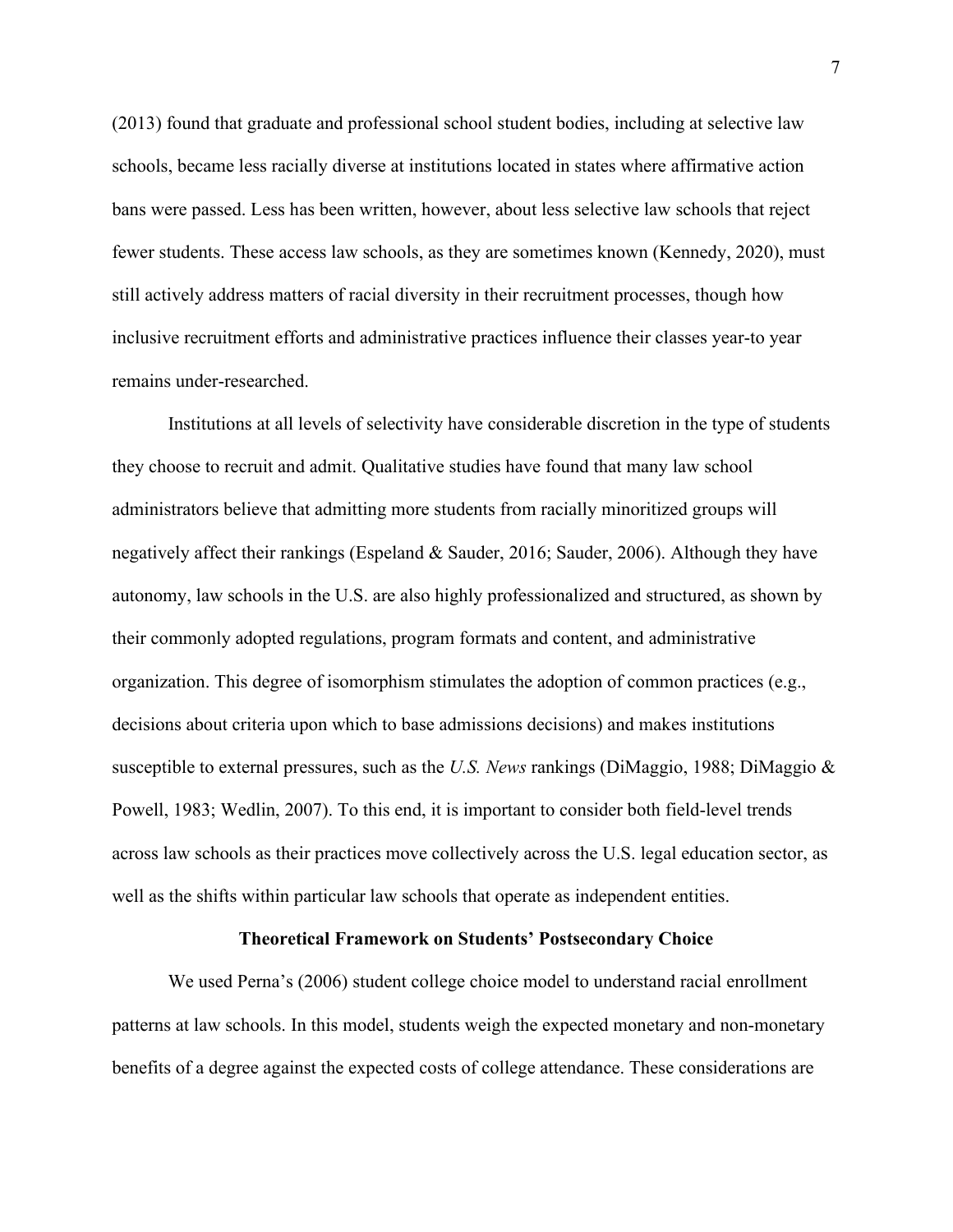then nested within several layers: (1) students' habitus, defined as the "system of values and beliefs that shapes an individual's views and interpretations" (p. 115); (2) school and community context of students' precollege environments; (3) higher education context of colleges and universities to which a particular student may apply; and (4) social, economic, and policy context in which the other contexts occur. Perna proposed that this choice process may vary as a function of students' race/ethnicity, gender, and socioeconomic status.

The present study examined three types of variables that primarily occur in layers 1, 3, and 4: finances, demographic characteristics, and school prestige. Layer 1 includes students' own identities, such as race/ethnicity, and the social and cultural capital that may inform their decision-making process, which may be particularly relevant for understanding Black and Latinx students' college choices. Layer 4 also includes the demographics of surrounding communities, as the extent of match between students' own racial identity and that of the community could affect law school choice. The cost of living within the local community may also shape students' decisions.

Most variables considered in this study occur within Layer 3; we chose to focus on these school-level attributes, since law schools have some control and can therefore effect change. Importantly, Perna's (2006) theory recognizes that both students and colleges have agency in shaping choice outcomes. Law schools can influence these decisions via who they accept for admission, what types of financial aid packages they offer, and the extent to which they will recruit prospective students (Ryan, 2020); all of these factors may influence the racial composition of their incoming classes. In addition, prospective students may consider the racial representation of both students and faculty, which could include the presence of ingroup members as well as members of other racially minoritized groups. Generally, students prefer to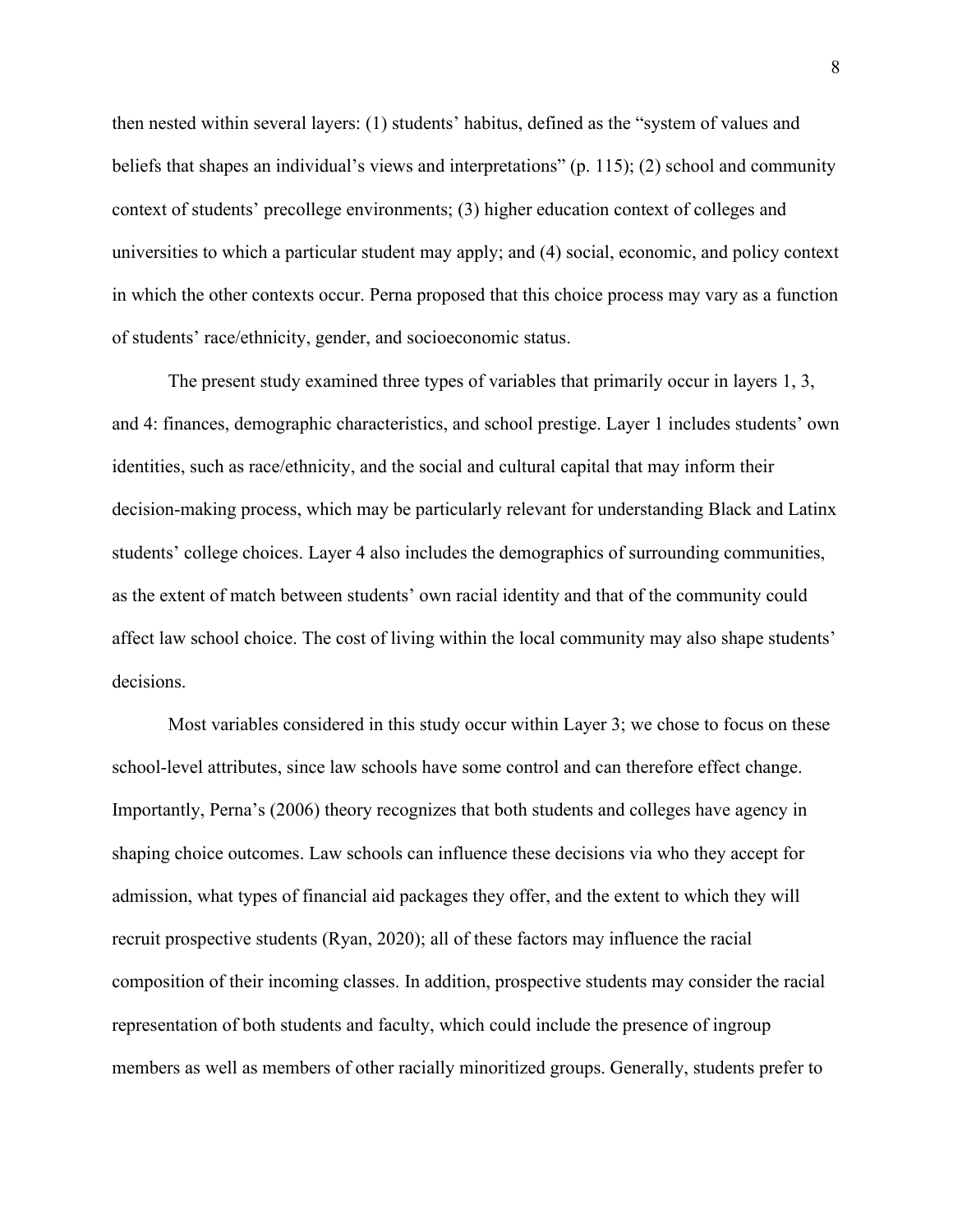attend schools that match their particular identities and needs (Nora, 2004), Considering the importance of race and ethnicity on graduate student sense of belonging (Cole & Griffin, 2013; Strayhorn, 2012), prospective racially minorities students are likely to select schools where Students and Faculty of Color are perceived to be welcome (Morelon-Quainoo, 2009). Finally, the overall influence of *U.S. News* rankings has already been well-established (Espeland & Sauder, 2016), and this indictor of prestige may also shape the racial representation among incoming law school students.

#### **Present Study**

The present study investigated how law school attributes predict first-year law student enrollment among students from several racial groups. This study brings together organizational and societal data to expand upon prior literature on postsecondary student access and choice, law school enrollment, and racially minoritized professional students. First, while there is a robust literature on how students make decisions about which postsecondary institutions to attend, this work has typically examined undergraduate institutions and occasionally graduate programs, with very limited attention to professional programs (including law school). Second, this analysis is unique in disaggregating the data by racial group and moving beyond reporting descriptive statistics to understand whether and how organizational and societal factors may shape enrollment among racially minoritized students. Third, we expanded upon the available law school research by incorporating eight years of data about organization and societal level features of U.S. law schools, whereas previous analyses were typically restricted to considering only data from student self-reports, standardized test scores, or rankings alone. Finally, research that broadly considered improving the enrollment of racially minoritized law students has often focused on evaluating particular admissions policies, such as (over)reliance on LSAT scores and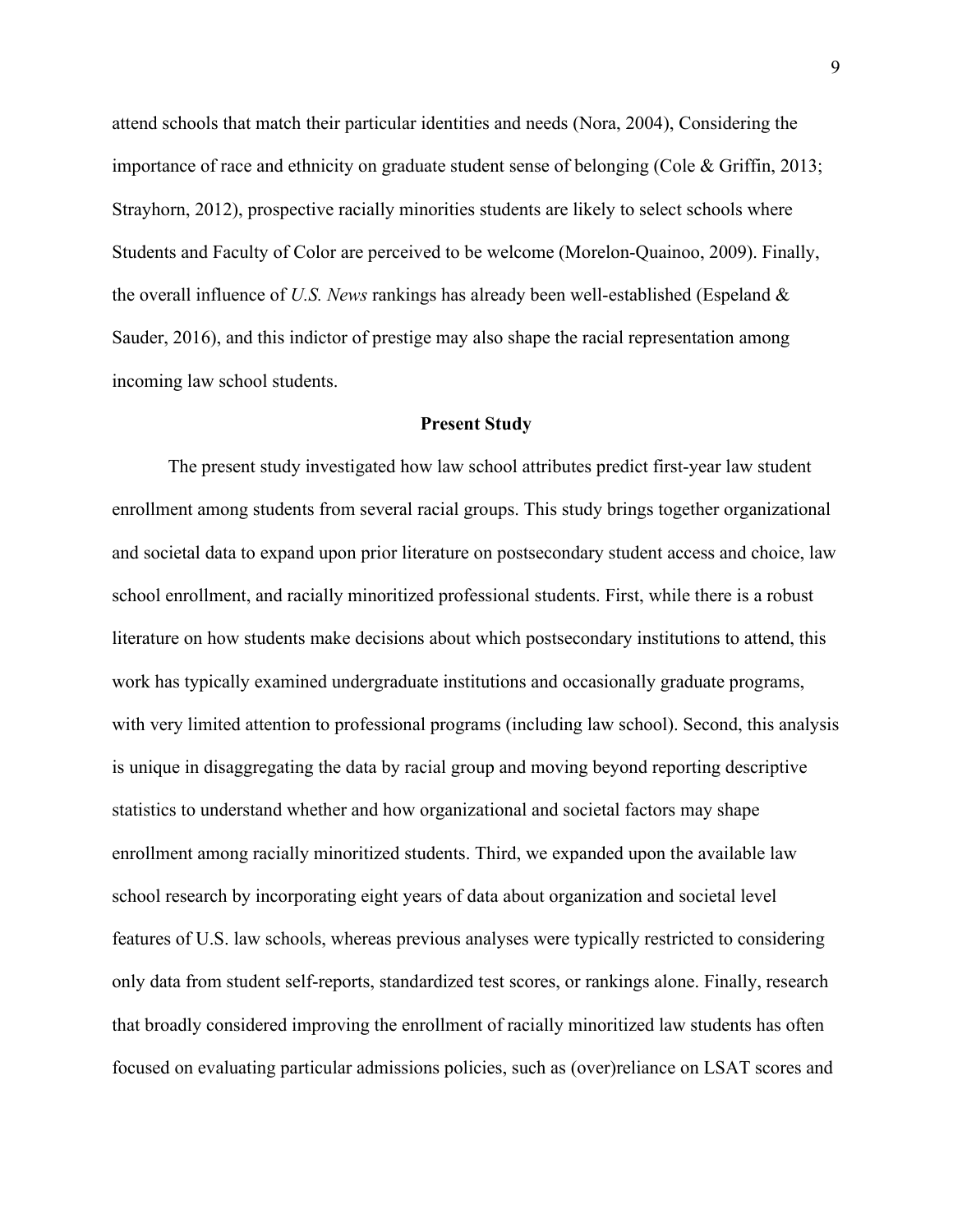undergraduate GPA, affirmative action practices, and the role of attending to rankings while building an incoming class. The present study examined various predictors that may be salient to students' choices in an isomorphic field of law schools, such as offers of financial assistance or the potential to interact with Faculty of Color. This approach provided direct insights into actions that law schools can take to create a more racially inclusive cohort of incoming students (and ultimately degree recipients and lawyers).

#### **Method**

#### **Data Sources and Sample**

The analytic sample consisted of the 190 ABA-accredited U.S. law schools that did not open, close, or merge with another law school during the time period of the study. The analyses examined data that were released from 2011 to 2019, since ABA-required disclosures were publicly available during this time. Data were obtained from three primary sources. First, ABA Standard 509 Information Reports provided school-level information about student enrollment, financial aid, tuition/fees, estimated living expenses, and student and faculty demographics. Second, law school rankings were obtained via *U.S. News & World Report*. Third, the U.S. Census Bureau's American Community Survey (ACS) 1-Year Estimates provided demographic information for the state in which each law school primarily operates. Because the predictors were lagged by one year, eight years of data were available in the analyses, which yielded a final sample of 1,506 school x year observations (fewer than 1% of observations were omitted as a result of missing data).

#### **Measures**

Two types of dependent variables were used: the percentage and the number of racially minoritized J.D. students within the incoming law school cohort. Each of these constructs was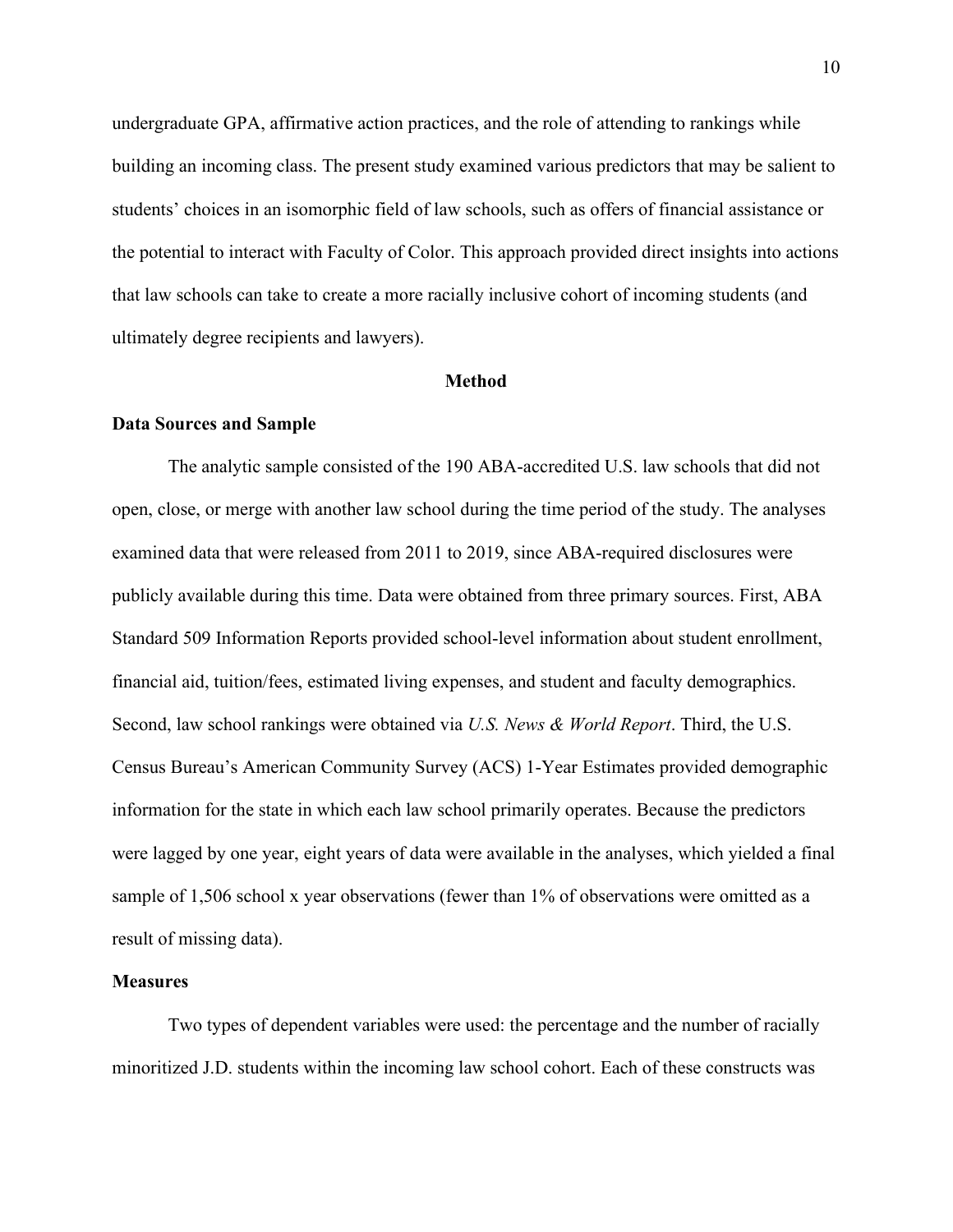operationalized in several ways: all Students of Color (SOC; i.e., any student who was not White/Caucasian), underrepresented racial minority students (URM; i.e., American Indian/Alaska Native, Black/African American, Hispanic/Latinx, Native Hawaiian or other Pacific Islander, multiracial), and individual racial groups that each had sufficient representation within U.S. law schools to conduct statistical analyses (Asian, Black, Latinx). The number of incoming White students was also used as an outcome variable, which allowed us to compare results across analyses and distinguish between greater numerical enrollment for students from all racial identities versus only for racially minoritized students.

The choice of independent variables was based on theory and prior research. Several financial indicators were included: the percentage of students receiving grants or scholarships for less than half of tuition, percentage of students receiving grants/scholarships worth at least half of tuition, total amount of combined full-time tuition and fees (using in-state tuition for public institutions), average cost of off-campus living expenses reported by the law school, and whether some scholarships in the law school were conditional in nature (i.e., contingent on students' academic performance;  $0 = no$ ,  $1 = yes$ ). Additional ABA variables indicated the percentage of law school instructors who were racial minorities; the total number of students enrolled at the law school; the average size of a first-year course; the proportion of non-first-year courses that had fewer than 25 students; and the percentages of currently enrolled law school students who were Asian, Black, Latinx, or SOC from another categorized group (i.e., American Indian/Alaska Native, Native Hawaiian or other Pacific Islander, multiracial, nonresident alien).

*U.S. News* law school rankings were also used as predictors; these were reverse-coded so that higher values represented better rankings. One-year ACS data was used to indicate the percentage of Asian, Black, Latinx, URM, People of Color, and White residents within the state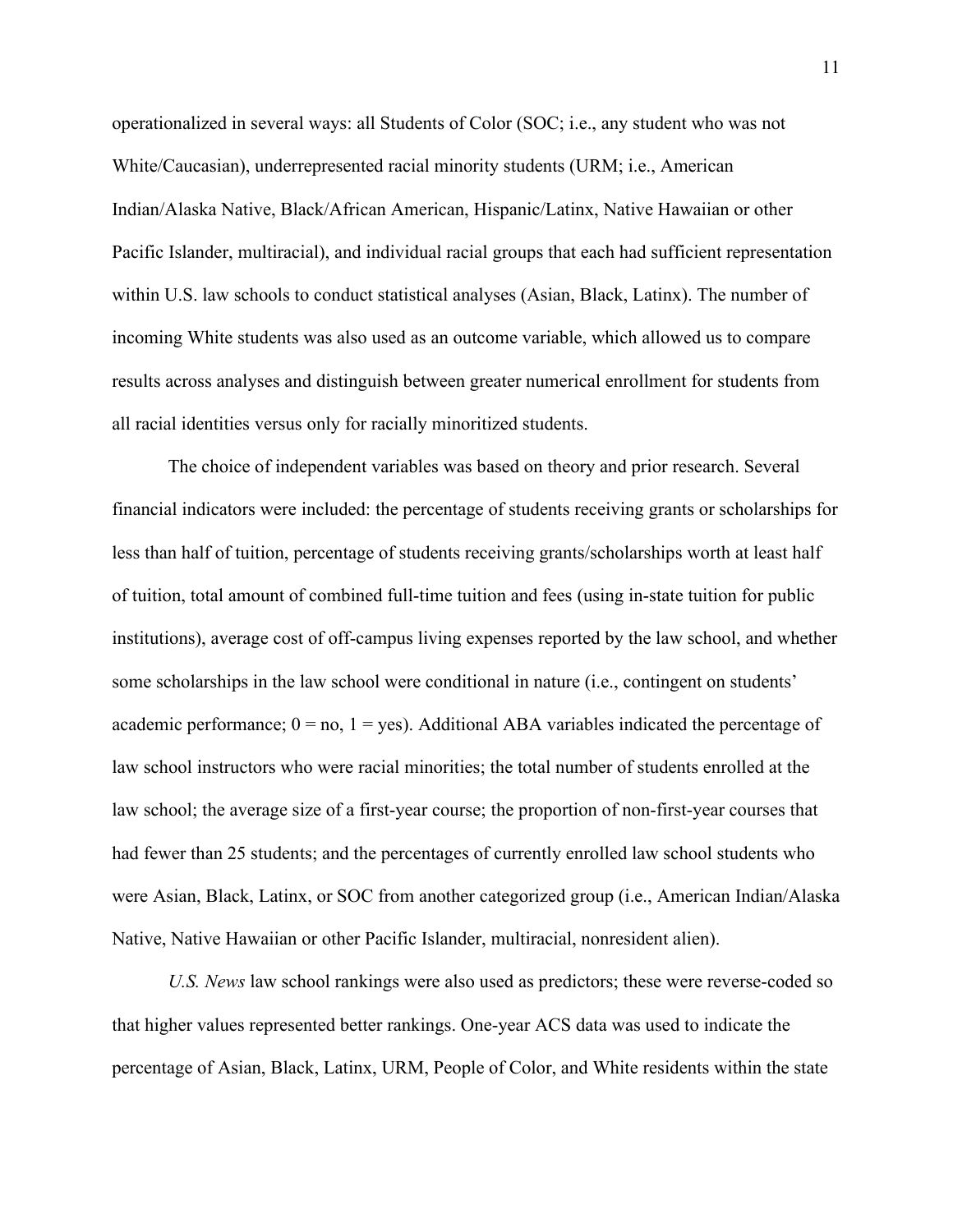in which the law school was primarily housed. Some of the continuous variables were natural log transformed to reduce skew: total law school enrollment, percentage of Faculty of Color, percentages of enrolled and incoming racially minoritized students (all groups), and percentages of racially minoritized residents within the state (all groups). Because some law schools had 0% representation of some racial identities and the natural log of zero is undefined, one was added to each percentage of enrolled and incoming law students and of Faculty of Color before computing the natural log. Descriptive statistics for all variables are provided in the Appendix.

#### **Analyses**

Random effects and fixed effects analyses were conducted. Random effects models simultaneously examine between- and within-institution variance; this approach is very similar to hierarchical linear modeling with grand-mean centered predictors (see Cheslock & Rios-Aguilar, 2011). Fixed effects analyses remove all between-institution variance so that the results convey the extent to which within-institution changes in the predictors are associated with changes in the outcomes. By accounting for all observed and unobserved differences across institutions, this approach increases the likelihood that the coefficients for non-experimental data reflect causal estimates of the variables of interest (see Allison, 2009). Moreover, fixed effects analyses better address the underlying practical implication of interest: Under what conditions might a law school increase representation of racially minoritized students in its J.D. program? These analyses can be summarized via the following equation:

$$
y_{it} = \alpha_{it} + \beta \mathbf{x}_{it} + \gamma \mathbf{z}_i + \delta \mathbf{w}_t + \varepsilon_{it}
$$

such that  $y_{it}$  is the outcome variable,  $x_{it}$  is a vector of time-varying predictors,  $z_i$  is a vector of dummy variables representing each institution (leaving out one as the referent group),  $w_t$  is a vector of dummy variables representing each year (also leaving out one),  $\alpha_{it}$  is the intercept, and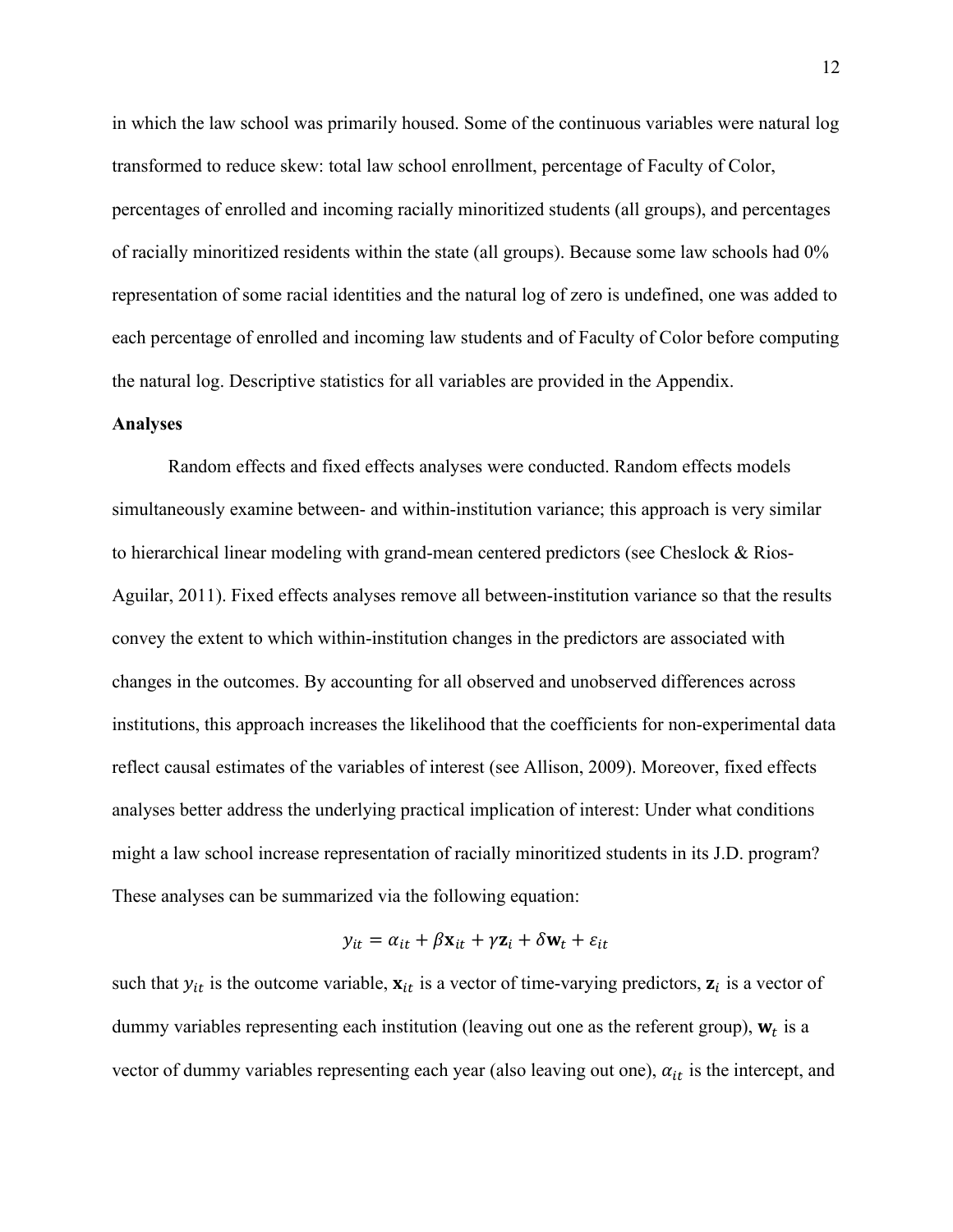$\varepsilon_{it}$  is the error term. Across all outcomes, 10-25% of the total variance occurred within law schools, thereby indicating a non-trivial amount of within-school heterogeneity.

The count outcomes for the number of incoming students who hold a particular racial identity were modeled using negative binomial regression. This analytic approach appropriately accounts for the fact that these count outcome variables were overdispersed, such that the variance was greater than the mean (see Hilbe, 2011). Likelihood ratio tests showed that negative binomial regression analyses provided a better fit in every model than would Poisson regression analyses (which instead assume that the mean and variance of the outcome variable are identical to each other).

The predictors were lagged so that these institutional characteristics and state-level demographics were observed during the academic year before the enrollment outcome, since students and institutions were in the process of law school enrollment decision making and recruitment, respectively, in that prior year. Virtually all predictors discussed above were included in all models; the lone exception was that the only census variable in each model indicated the racial ingroup representation within the state in which the law school was primarily housed (e.g., the percentage of Asians within the state predicting Asian law school enrollment).

### **Limitations**

Some limitations should be noted. First, similar to the Integrated Postsecondary Educational Data System (IPEDS), the ABA Standard 509 Information Reports provide codes for nonresident alien and multiracial students as two mutually exclusive options within a list of "racial" categories, so we were not able to determine the actual racial group(s) with which these students identify. Given that approximately 75% of graduate international students in the U.S. are from Asia (Institute of International Education, 2020), we chose to code nonresident alien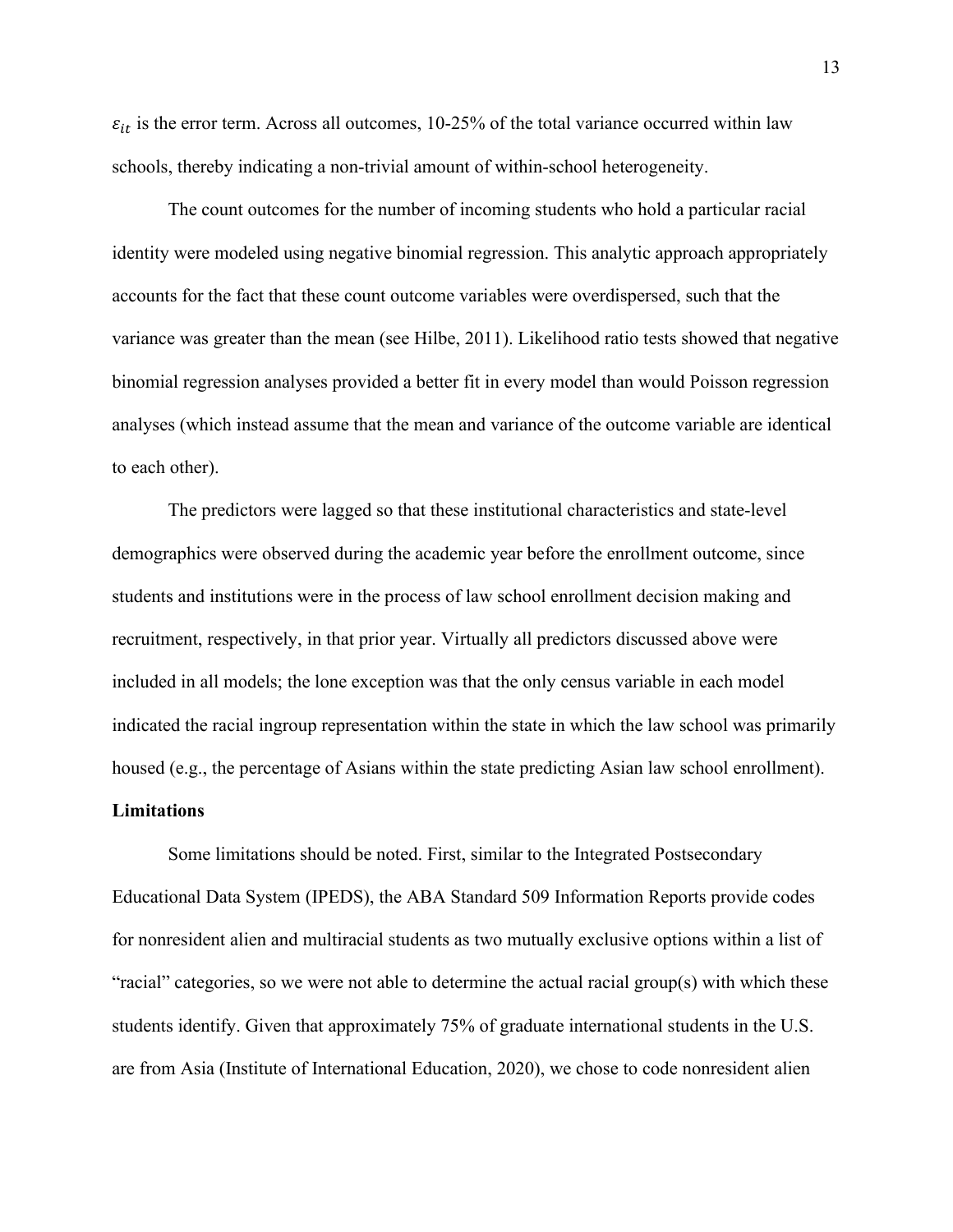students as Students of Color but not URM. We also chose to classify multiracial students as both SOC and URM, since the vast majority of multiracial students would have at least one of these identities (with the lone exception of White and Asian biracial students). We are aware that this approach (and any alternative) will misclassify some students within each of these groups. Second, the use of state-level demographics was intended to serve simultaneously to (a) define a pool of (relatively) local prospective students, and (b) describe a local community population that might attract racially minoritized prospective students from within or out of state. Of course, such state-level analyses provide a rough proxy for both of these purposes; metropolitan area data would be a better indicator, but it was not available for the location of all law schools. Third, although we were able to conduct meaningful analyses separately for Asian, Black, and Latinx students, the modest representation of American Indian/Alaska Native and of Native Hawaiian or other Pacific Islander students in U.S. law schools prevented us from doing so for these groups. Fourth, as with all studies that employ secondary data, the analyses were limited to the information that we were able to obtain from relevant sources. These constraints led us, for example, to create a variable for the percentage of all Faculty of Color, since we did not have detailed information about the specific racial identities of law school faculty across all years.

#### **Results**

#### **Predicting the Percentage of Incoming Racially Minoritized Students**

The results for random effects analyses predicting the percentage of incoming students from each racial group are presented in Table 1. Demographics were frequently associated with law school enrollment: Ingroup racial representation within the state was positively related to the percentage of incoming students from all five racial groups; the percentage of Faculty of Color was associated with greater incoming enrollment of all groups except Latinx students; and the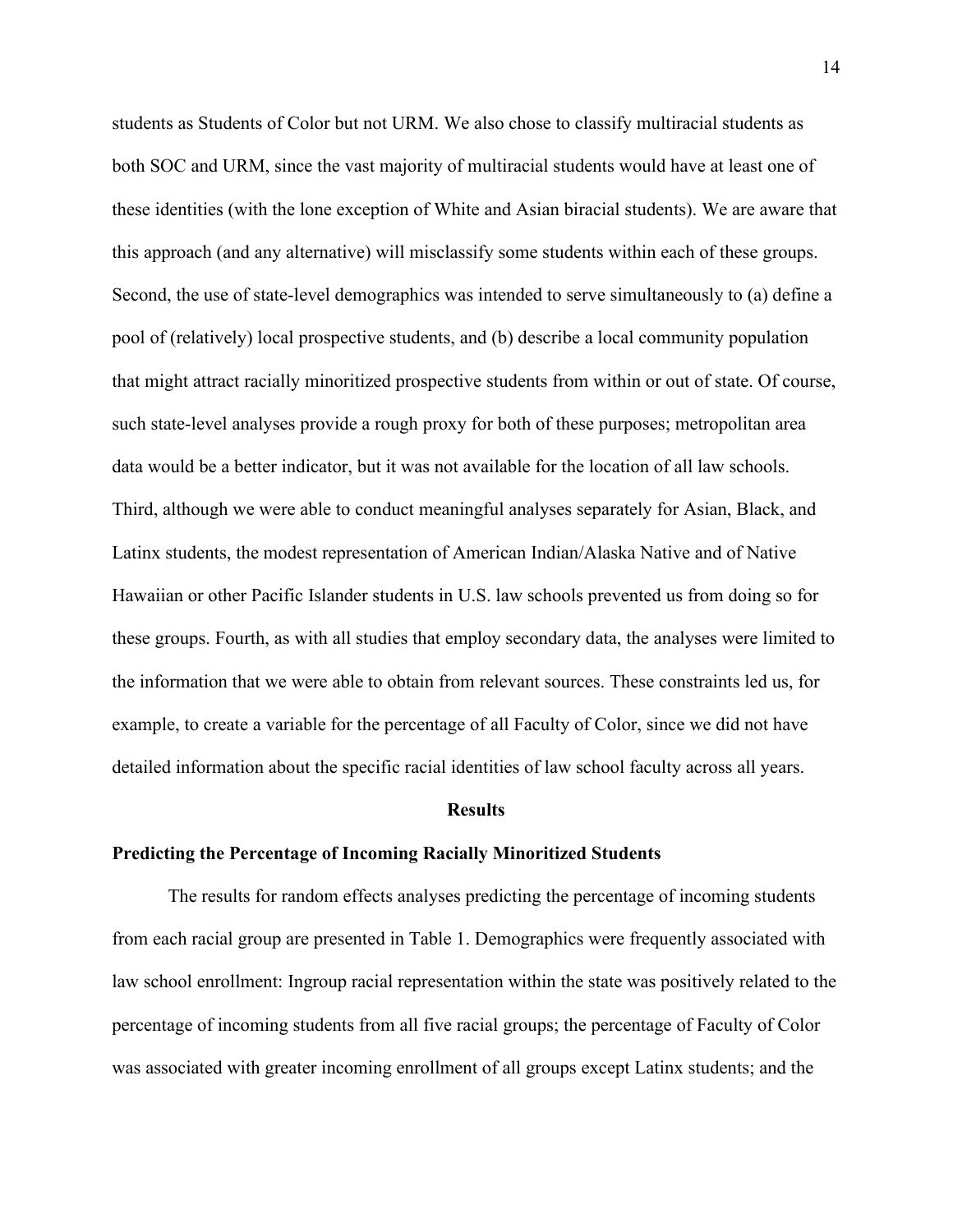percentage of Black students predicted greater percentages of incoming Black students, URM students, and Students of Color. Because the predictors were all lagged by one year, the appropriate interpretation is that the percentage of students from a particular racial group enrolled in one academic year predicts the percentage of incoming students in the following academic year. Each of the enrolled student demographics was positively related to the percentage of all Students of Color; the percentage of enrolled Black and Latinx students also predicted greater enrollment of incoming URM students. Furthermore, positive results were observed for ingroup representation of Latinx and Asian students, but the percentage of enrolled Latinx students was inversely related to the percentage of incoming Black students.

*U.S. News* rankings were associated with lower percentage enrollment of incoming students from most groups, except that these were positively related to the percentage of Asian students and unrelated to the percentage of URM students. The other predictors had less frequent significant results; for instance, tuition and fees was positively associated with the enrollment of incoming Black and Asian students, and cost of living predicted greater percentages of incoming URM students and Students of Color. In a handful of scattered results, the percentage of students who received grants for at least half of tuition was inversely related to the representation of incoming Students of Color, while the total number of enrolled students was positively related to the enrollment of incoming Students of Color, and the average size of first-year classes was associated with greater percentages of incoming Asian students.

The results for fixed effects analyses predicting these same outcomes diverge notably from those of the random effects analyses. As shown in Table 2, the percentage of Faculty of Color was inversely related to the percentage of incoming URM students and Students of Color, and the ingroup representations of Latinx and Asian students were also negatively related to the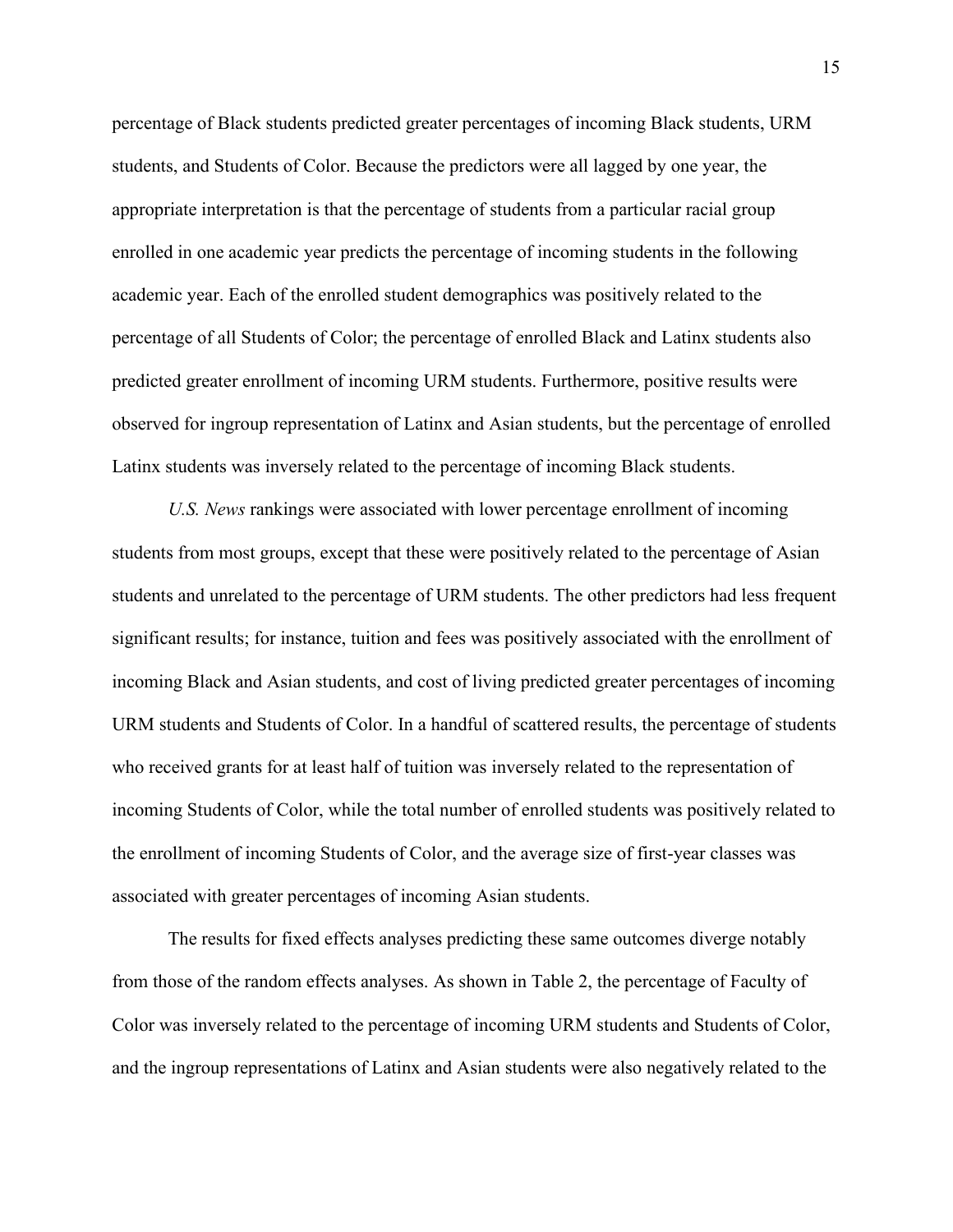percentage of these groups enrolling within the following year. Latinx student representation also predicted lower percentages of incoming URM students and SOC, whereas the percentage of enrolled Black students was positively related to both of those outcomes, along with the percentage of incoming Latinx students. *U.S. News* rankings were largely unrelated to these outcomes, except for a positive link with the percentage of incoming Asian students. Both measures of class size predicted a greater percentage of incoming URM students and Students of Color, and the size of first-year classes also predicted a greater percentage of incoming Black students. Finally, the percentage of students receiving grants for less than half of tuition was associated with greater incoming enrollment of Black students, and offering conditional scholarships (versus not doing so) was associated with a higher percentage of incoming Asian students.

#### **Predicting the Number of Incoming Students by Racial Identity**

Table 3 provides the results for random effects analyses using negative binomial regression to predict the number of incoming students from each racial group. Not surprisingly, the total student enrollment and average size of first-year classes were positively and strongly related to the number of students from all racial groups in all analyses; however, the percentage of small classes after the first year was not significantly related to any outcome. Ingroup racial representation within the state was also positively associated with the number of students from each ingroup. The percentage of enrolled Black students was positively related to the number of incoming students from most racial groups (except Latinx and White students), and the percentage of enrolled Asian students predicted more incoming Black, Asian, and White students. The percentage of enrolled Latinx students was positively associated with the number of incoming Latinx, Asian, URM, and SOC, while it was inversely related to the number of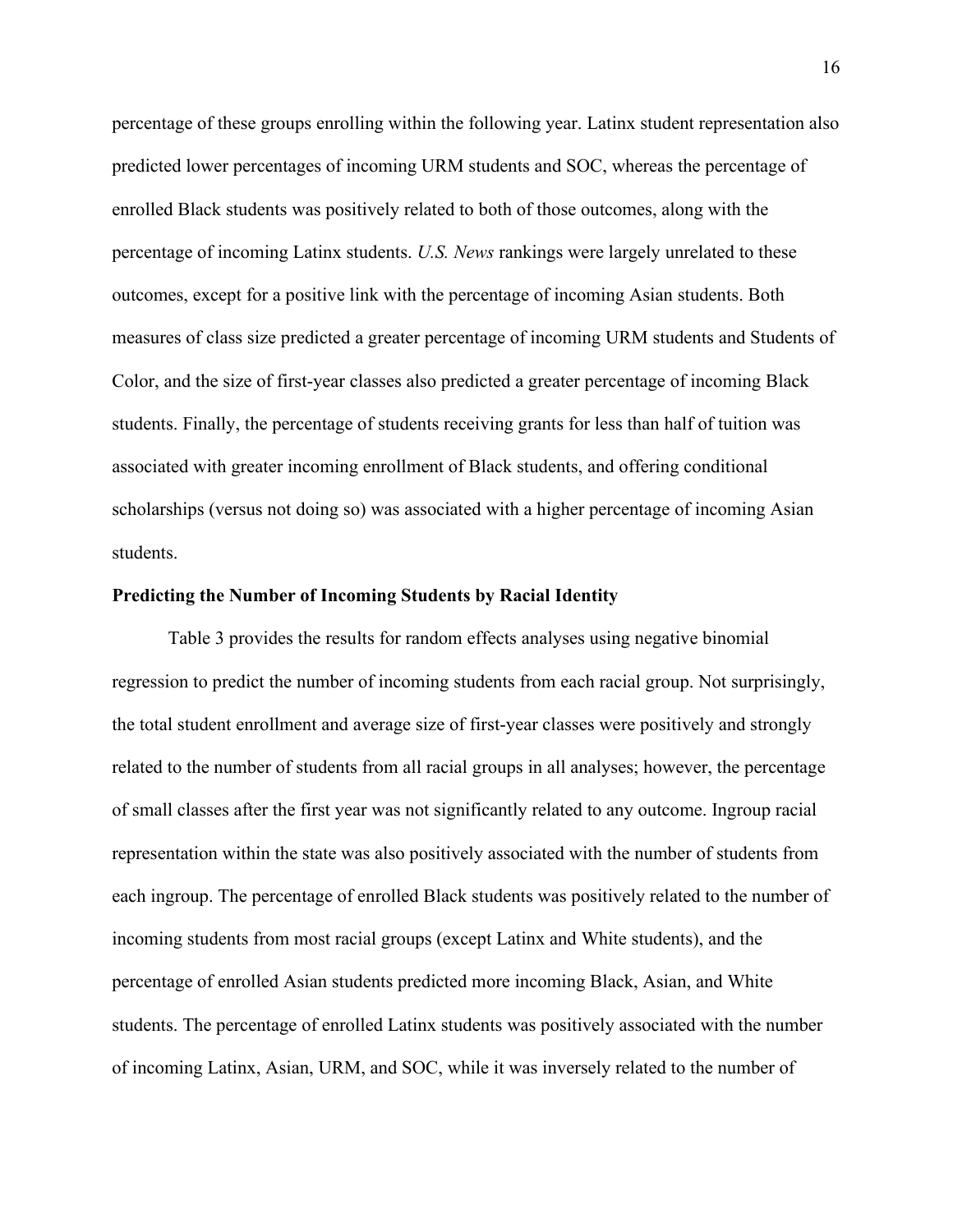White students. The enrollment of other SOC was positively related to the number of incoming Asian students and SOC overall. The representation of Faculty of Color was inversely related to the number of White students. Law school rankings were also positively associated with the number of incoming Asian, SOC, and White students. Among the financial indicators, the presence of conditional scholarships was associated with greater numbers of incoming Black students, URM students, and Students of Color, and the percentage of students receiving grants for less than half of tuition was positively related to the number of incoming Black students. For predicting the number of incoming White students, the prevalence of grants for less than half and for at least half of tuition as well as the total amount of tuition and fees were all positively related.

The pattern of significant results was sparser within the fixed effects analyses predicting the same count outcomes (see Table 4). Average first-year class size was positively and significantly related to all outcomes, while total student enrollment predicted greater numbers of incoming Black students, URM students, and Students of Color. *U.S. News* rankings were positively related to the number of incoming students from all racial groups, and ingroup racial representation within the state was associated with more incoming Black, Latinx, and White students. The percentage of students receiving grants for less than half of tuition predicted greater numbers of all incoming groups except for Latinx and Asian students, and offering conditional scholarships predicted greater enrollment of incoming Asian students, while tuition and fees predicted lower enrollment of Black and Asian students. Finally, the percentage of students receiving grants for at least half of tuition was positively related to the number of incoming White students, whereas the percentage of enrolled Black students was negatively associated with this outcome.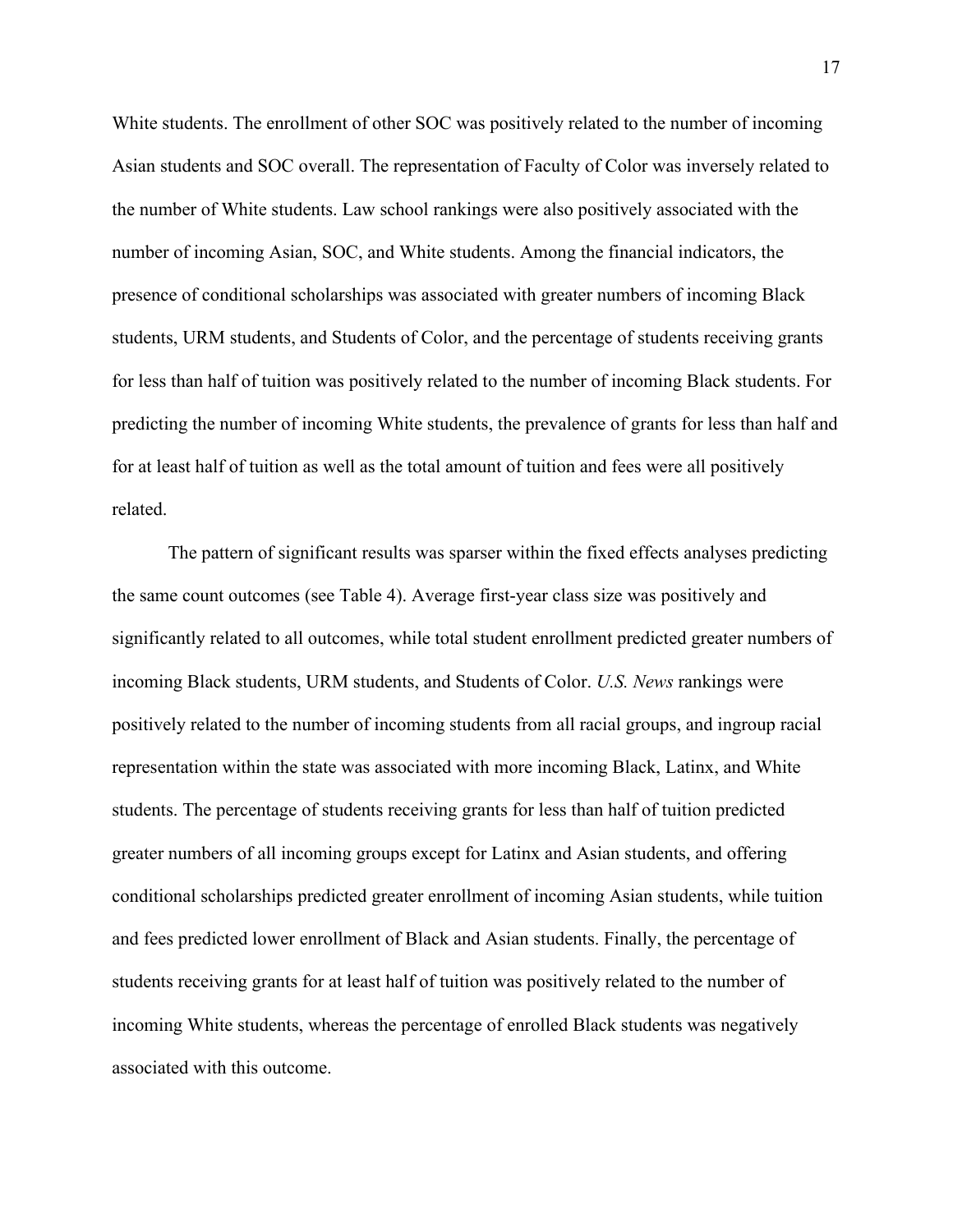#### **Discussion**

Overall, the results diverged notably between the random effects and fixed effects analyses. The random effects models contained more significant results, which were likely driven by the presence of between-school variance. Through that lens, it may not seem surprising that law schools with greater percentages of racially minoritized students, faculty, and residents within the state tend to attract more incoming racially minoritized students in the following year. However, these results do not necessarily imply that increases in those predictors within a law school would lead to increased representation of racially minoritized students, which is exactly what fixed effects analyses are designed to examine. Thus, given their ability to account for all observed and unobserved differences across law schools, the fixed effects analyses seem preferable for drawing conclusions about potential causal relationships.

The results for demographic predictors in the fixed effects analyses were, to some extent, unexpected and conflicting. Although increases in the percentage of enrolled Black students predicted increases in the percentage of incoming racially minoritized students, the reverse pattern was apparent for the percentages of enrolled Latinx and Asian students and of Faculty of Color predicting changes in the percentage of incoming minoritized students. It seems unlikely that Students of Color would be dissuaded from attending a law school by the presence of other People of Color; instead, this inverse pattern could suggest that law schools that exhibit gains in the representation of People of Color during one year may reduce their efforts to admit and recruit racially minoritized students in the subsequent incoming cohort. This phenomenon could also be framed as (mostly White) law schools increasing their diversification efforts in the following year when they experience a decline in the representation of Students of Color or Faculty of Color. If that is true, then it is unclear why increases in Black students would lead to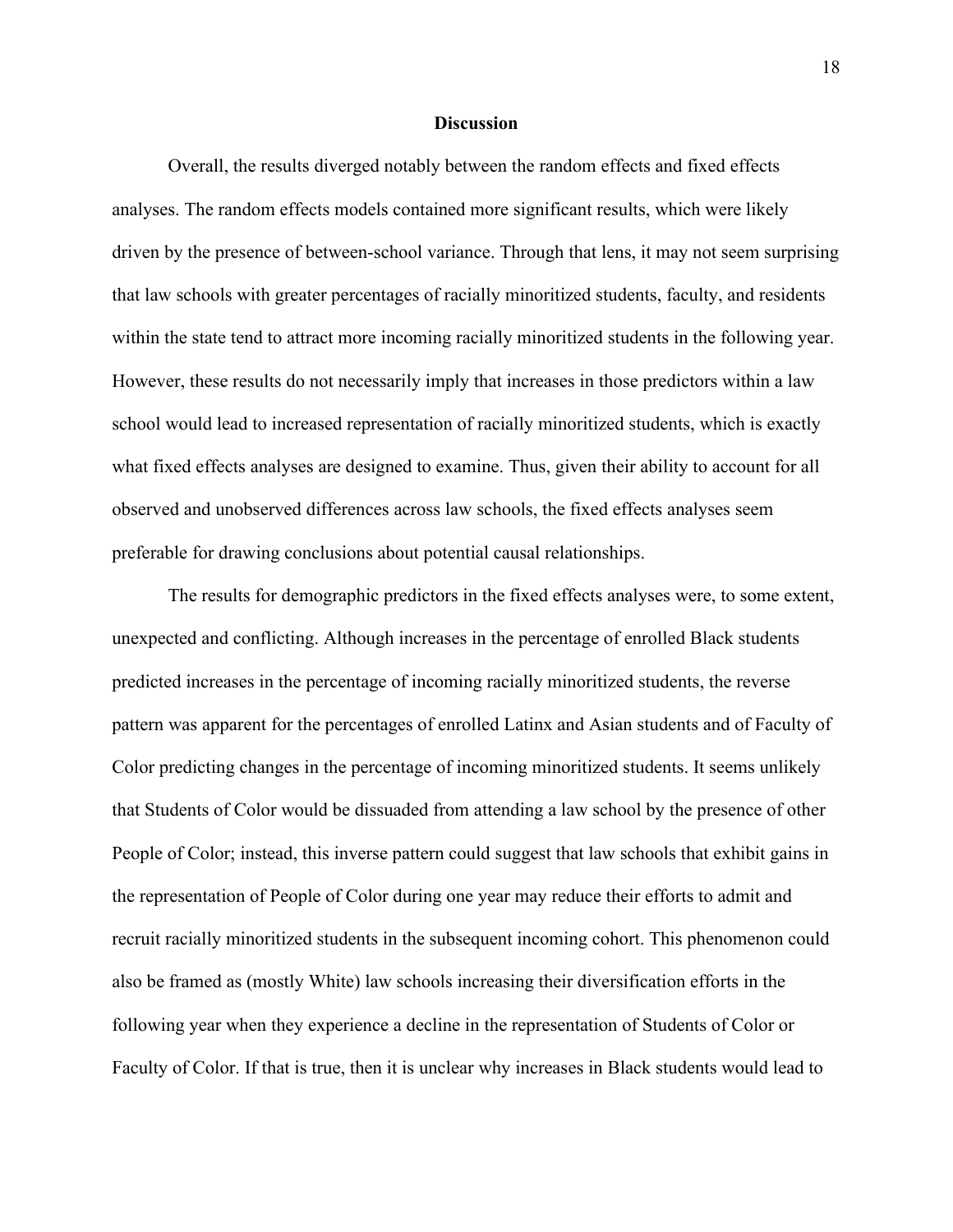subsequent increases in the representation of incoming Students of Color. It is also intriguing that we observed no significant patterns within the fixed effects analyses predicting the number (rather than the percentage) of incoming racially minoritized students.

For other predictors within the fixed effects analyses, improvements in law school rankings led to larger numbers of incoming students from all racial identities, and ingroup racial representation within the state led to larger numbers of incoming Black, Latinx, and White students. Thus, while prior research indicated the potential impact of law school rankings among students overall (Espeland  $&$  Sauder, 2016), our findings indicate that rankings may be influential in enrollment decisions for students from various racial identities. Because this dynamic is pervasive regardless of prospective students' racial identities, improvements or declines in rankings appear to have little or no effect on the percentage racial representation within law schools.

The fixed effects analyses also showed that the total for full-time tuition and fees was associated with lower numbers of incoming Asian and Black students, but no significant relationships were found for other racial groups or for the percentage enrollment of any racial group. Most students do not pay the actual listed price of law school (Whitford, 2017), so these results suggest that racially minoritized students may not even apply to law schools with a high "sticker price." These results run contrary to prior research on undergraduate admissions, which suggests that tuition may sometimes serve as a proxy for reputation; as a result, tuition increases may not reduce admissions outcomes and may sometimes even lead to more favorable undergraduate admissions outcomes among selective institutions (Bowman  $\&$  Bastedo, 2009). Given the pervasiveness of the *U.S. News* rankings and other frequently used metrics of law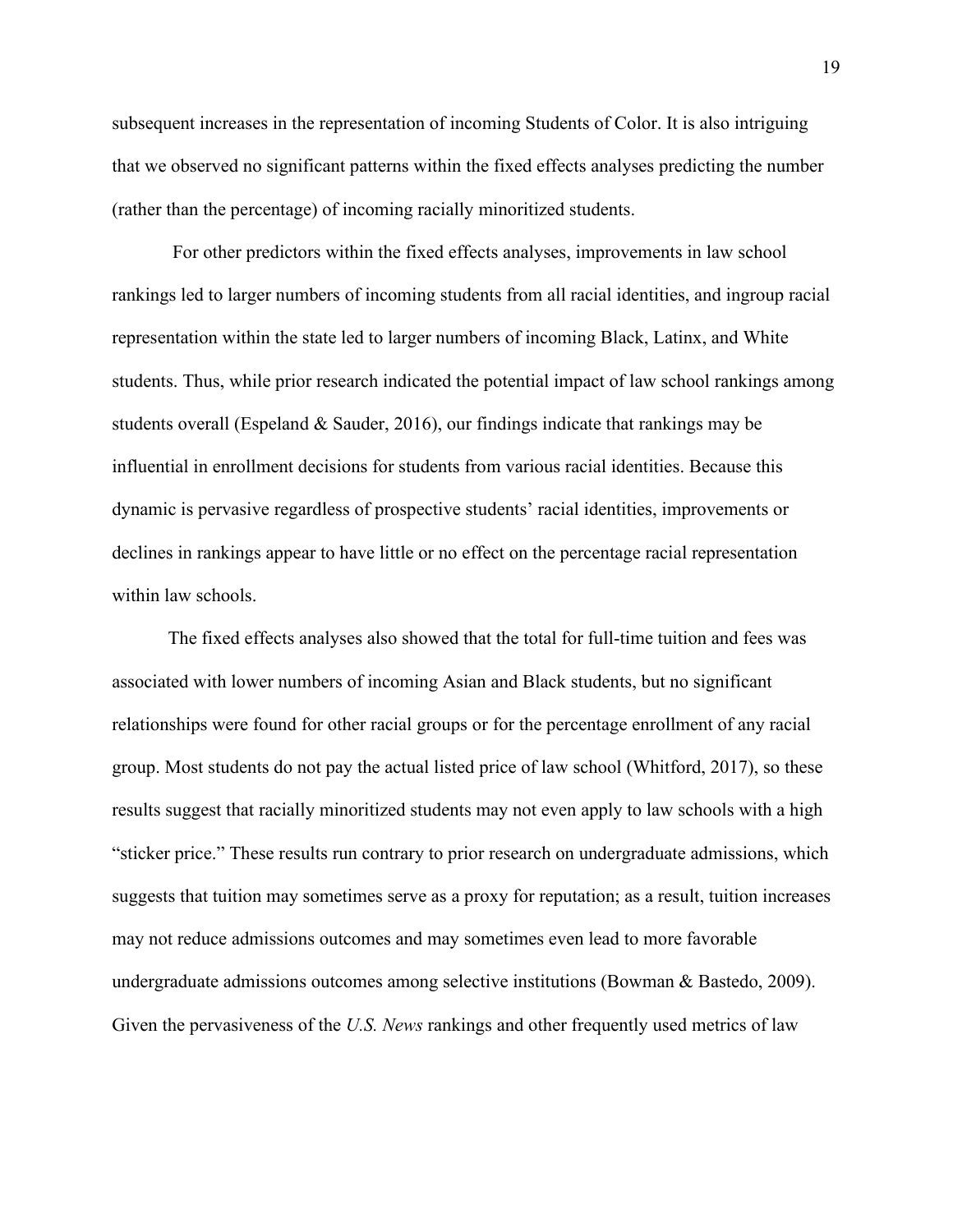school quality or reputation, law school tuition may not send any reputational signals above and beyond those indicators.

More broadly, the financial predictors had occasional significant relationships with the representation of incoming racially minoritized students. In the fixed effects analyses, a greater percentage of grants and scholarships for less than half of tuition was sometimes related to increased enrollment of Black students, URM students, and Students of Color. No such relationships were observed for larger amounts of grants/scholarships, which may reflect the relative scarcity of such offers. In addition, the few significant results for conditional scholarships identified positive relationships with the prevalence of incoming racially minoritized students. Before conducting the analyses, it seemed reasonable to assume that students may be reluctant to enroll at institutions that frequently make conditional financial offers. However, many students may not have been aware of these conditions, may not have access to other schools that provide unconditional scholarships, or may have felt quite capable of meeting the grade thresholds attached to these scholarships (even though the tools needed to predict success are often obscured from admitted students; see Chen, 2017).

As another explanation for the paucity of significant results, the nature of financial offers may have varied considerably across racial groups; to the extent that is true, then school-level information on grants and scholarships may be less informative for racialized minoritized students. The current ABA reporting allows for some inferences related to relative magnitude of these grants to "sticker price," but there is a sizable difference between a scholarship for 51% versus 100% of tuition, and what the magnitude of that difference might mean for students' lived experiences. Considering that 72% of respondents to the Law School Survey of Student Engagement (LSSSE, 2021) receive some type of grant or scholarship, disaggregating these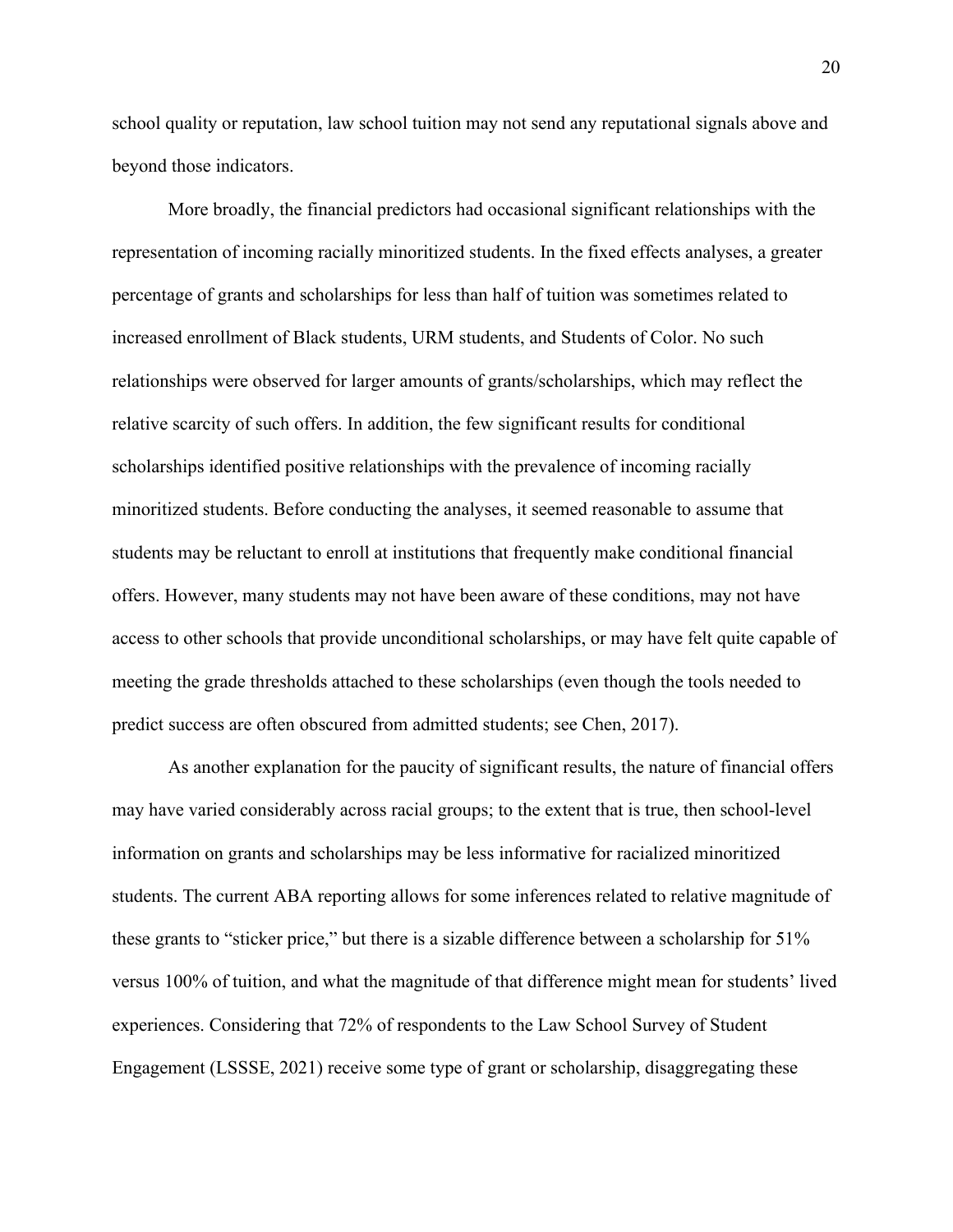discounts with greater precision can improve understanding about the true price of law school, and whether this is different for students from different racial groups. For example, Taylor (2019) used LSSSE data to point out disparities in chances of receiving a tuition discount in the form of a grant or scholarship: 49% for Black students, 52% for Latino/a students, 61% for Asian students, and 66% for White students. In addition to these notable disparities in the frequency of awards, the actual amounts of such scholarships that constitute tuition discounts are not disclosed. Because White students comprise a sizable majority of enrollment at most law schools, it is probably not a coincidence that school-level figures on the prevalence of grants and scholarships were consistently related to the number of incoming White students.

#### **Conclusions and Implications**

Overall, the results of this study provide intriguing evidence about the dynamics that shape the percentage and number of racially minoritized students in U.S. law schools. Although it seemed that the presence of People of Color among law school students and faculty might lead to future enrollment of incoming racially minoritized students (see Morelon-Quainoo et al., 2009; Muñoz-Dunbar & Stanton, 1999), the fixed effects analyses more often indicate that increases in faculty and student representation instead predict reductions in the percentage of incoming racially minoritized students. By definition, law school efforts merely to maintain a certain percentage of URM students will not help achieve the goal of creating a legal education workforce that mirrors the racially diverse population it is intended to serve. This study cannot provide direct insights into the reasons for these findings, but it does show that law schools must strive to substantially increase—not simply avoid declines in—the representation of racially minoritized students.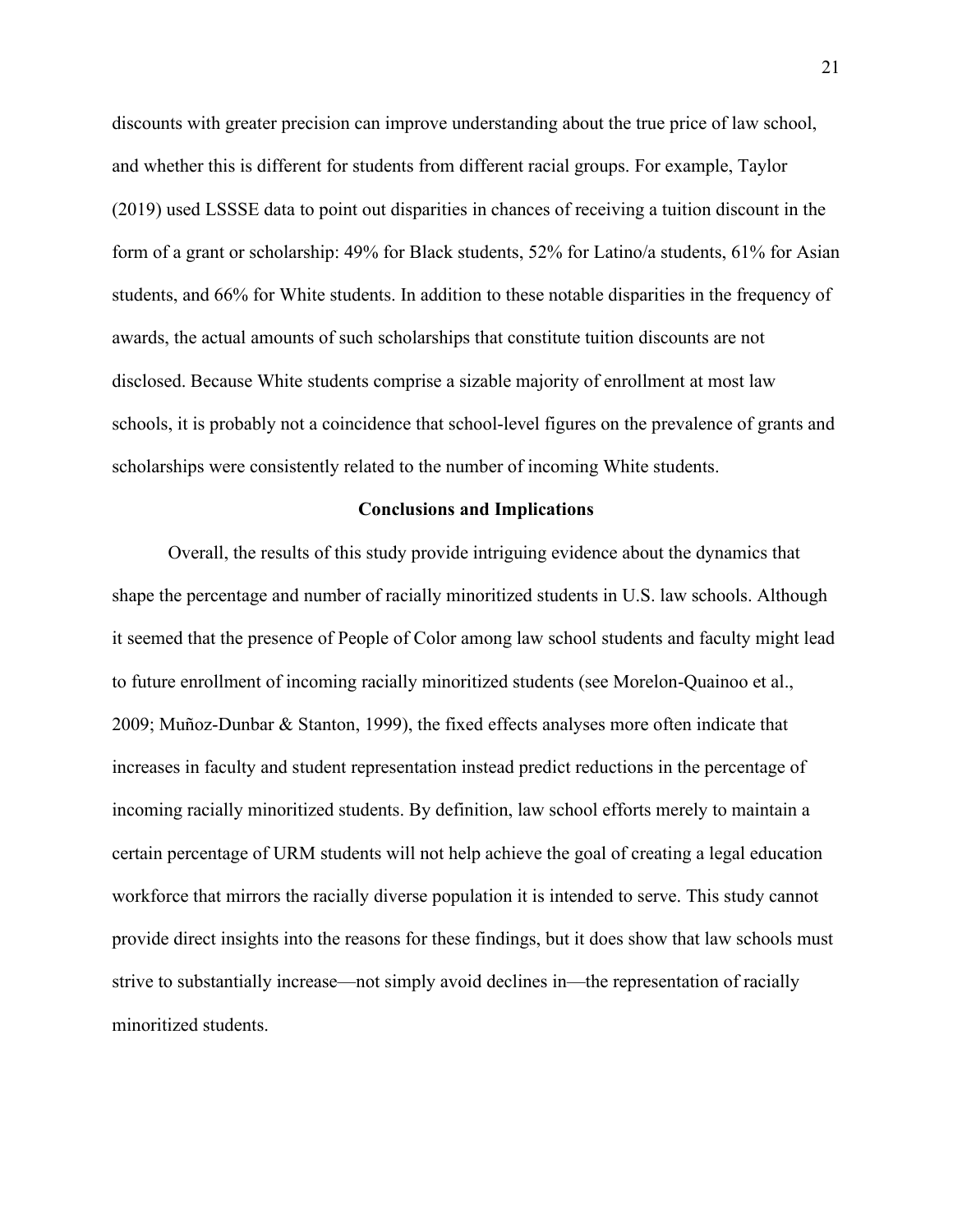More broadly, this study offers an illustration of obtaining highly divergent findings as a function of the analytic approach, which occurred here even when the predictors and outcomes were identical. Quantitative research on college students has increasingly moved toward research designs that provide stronger causal inferences (see Mayhew et al., 2016), and random effects analyses do not account for unobserved institution-level characteristics that are confounded with the predictor(s) of interest (Allison, 2009). Fixed effects analyses avoid this problem by eliminating all between-institution variance, so these are better suited toward drawing causal inferences and should therefore be used whenever possible for analyzing panel data. The lone drawback is that this approach is less than ideal when very little within-institution variance exists, since researchers have to make the difficult choice of examining a small amount of within-institution variance (which could lead to large standard errors) or utilizing betweeninstitution variance almost exclusively (e.g., Rosinger et al., in press). In general, we recommend presenting the results of both types of models to provide readers with as much as relevant information as possible (within reason and space constraints) about the phenomena of interest.

From an administrative practice perspective, the negative results for tuition and fees among Black and Asian students in the fixed effects analyses suggest that a strategy of listing high full-price tuition rates and then offering large discounts, which has become increasingly popular at the undergraduate level (Behaunek & Gansemer-Topf, 2019), may not be effective for increasing the representation of racially minoritized law school students. More research is needed to provide stronger conclusions, but this strategy may prevent some prospective law school applicants from even considering institutions that boast a high tuition fee. Tuition discounting itself constitutes an important equity issue, since this approach could be used in an equity-minded manner (e.g., frequently charging wealthier, primarily White applicants higher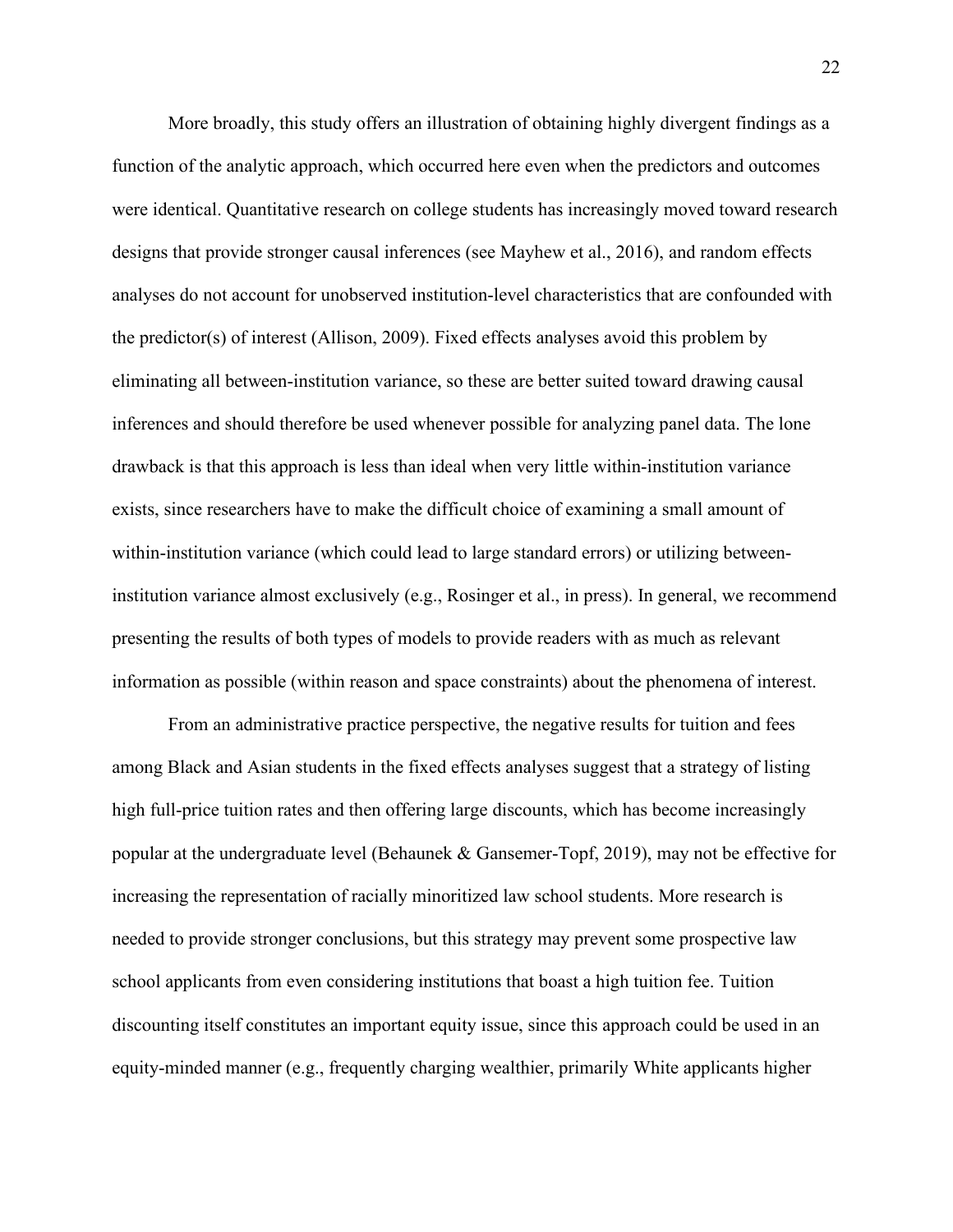tuition, which then subsidizes the education for less wealthy Applicants of Color), or it could be used in the opposite manner (e.g., frequently basing financial aid offers heavily on LSAT scores, which then leads to more substantial discounting for White applicants).

Greater transparency on the part of ABA-accredited institutions about their tuition discounting practices would be a tangible step toward equity in law school admissions. We believe that law schools should be accountable for sharing information related to their gatekeeping, because they train and graduate caretakers of the legal system that makes up the fabric of civil society. This transparency would not only serve to make the legal education system more equitable, but also influence the communities in which law schools operate and into which they graduate legal professionals. For example, there is strong evidence that racial disparities in criminal sentencing improve in counties where the legal profession is itself more diverse (King et al., 2010), so racial representation should be a matter of great focus for the ABA and the schools it accredits. Thus, understanding who is being financially incented to enter the legal profession, along with whether the impact of incentives diverges based on racial group, should take priority in law school accreditation and transparency.

Coupled with transparency, law schools that seek greater racial diversity should offer financial incentives equitably to diversity their incoming classes. Law Students of Color are less likely to receive tuition discounts in the form of scholarships or grants (Taylor, 2019), and law schools should attend carefully to their internal distribution practices. The positive results of the fixed effects model for partial tuition grants among the number of Black matriculants, of underrepresented racial minority matriculants, and matriculating Students of Color suggest the role of financial support in the law school choice process at the organizational level. Recalling the Perna (2006) conceptual model of college choice, students carefully weigh the expected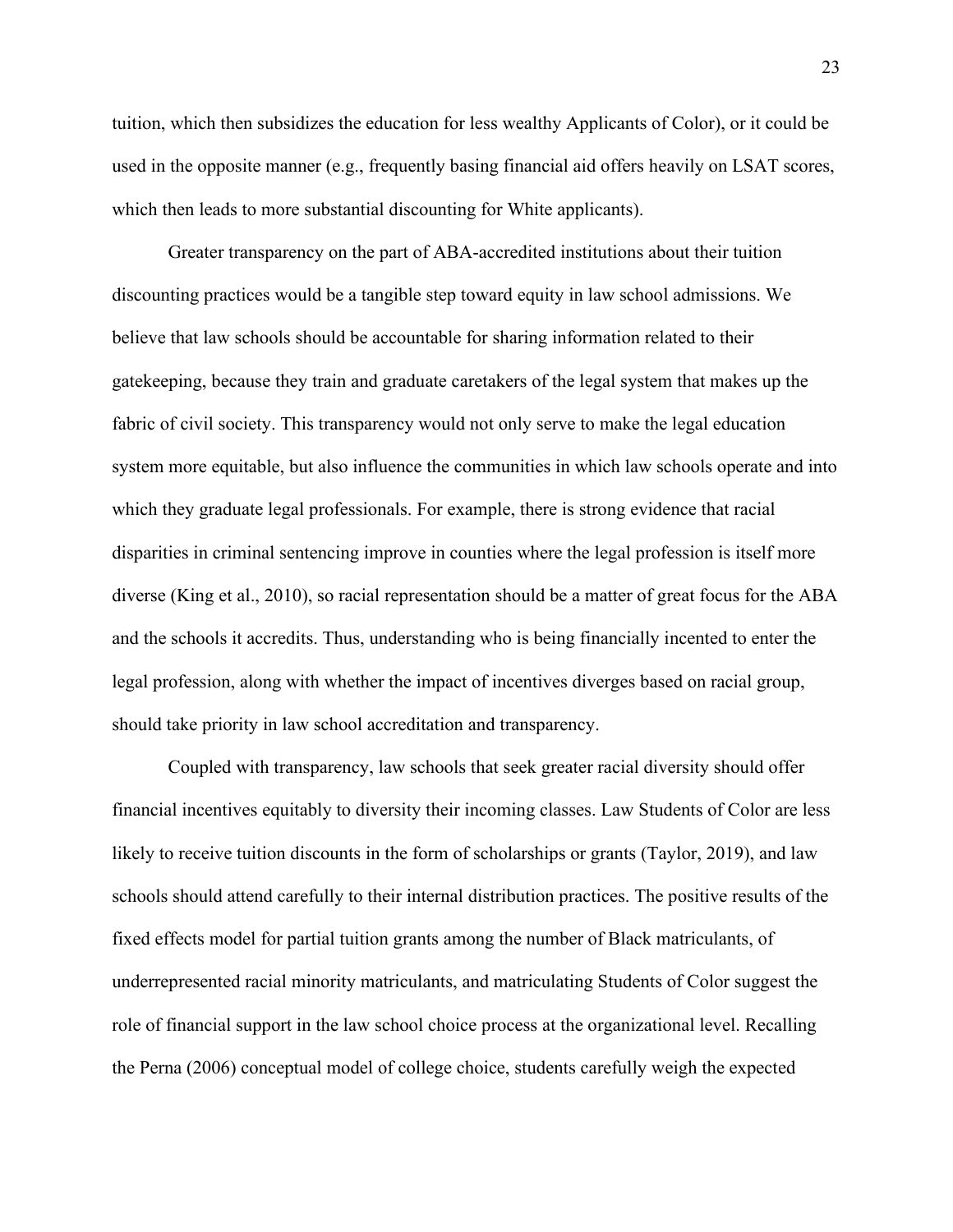benefits and costs (monetary and non-monetary) of enrollment. For Students of Color, entering the system of legal education and the legal profession itself, which have substantial legacies of racial exclusion, may be perceived to carry considerable risks despite the (potential) opportunity for high salaries, prestige, and civic efficacy. While financial gain is not the sole factor in law school choice, schools that are proactive about efforts to distribute funds equitably can shift their culture at an organizational level. Although a tuition grant is a financial mechanism for supporting a single student, a law school that couples equitable financial incentives with transparency measures about the distribution of its tuition discounts can support a value of moving toward greater racial inclusion. Such examinations of scholarship distribution and corresponding voluntary disclosures are not common practice, but these could be spurred by a requirement from the ABA or *U.S. News* that institutions disclose greater detail about the size and distribution of tuition discounts, including disaggregation by the racial identity of recipients.

Beyond policy and practice shifts, further research on this topic is certainly needed. Scholarship considering racial equity in the legal education pipeline must attend to how financial incentives and differential impact are interwoven within the prestige hierarchy of the legal education sector. Higher-rank, higher-prestige, and higher-price schools—which most frequently graduate members of the federal judiciary (Iuliano & Stewart, 2017), legal academia (George & Yoon, 2014), and so-called "biglaw" firms (Dinovitzer & Garth, 2020)—operate differently than lower-rank, lower-prestige, and lower-price schools that prepare the essential professionals who navigate the legal world on behalf of most Americans. In considering the societal implications of racial underrepresentation in the legal education sector, additional research on the pipeline must also attend to schools and legal careers beyond the most highly ranked, as these lower-status schools are most likely to influence civic life at the state and local level.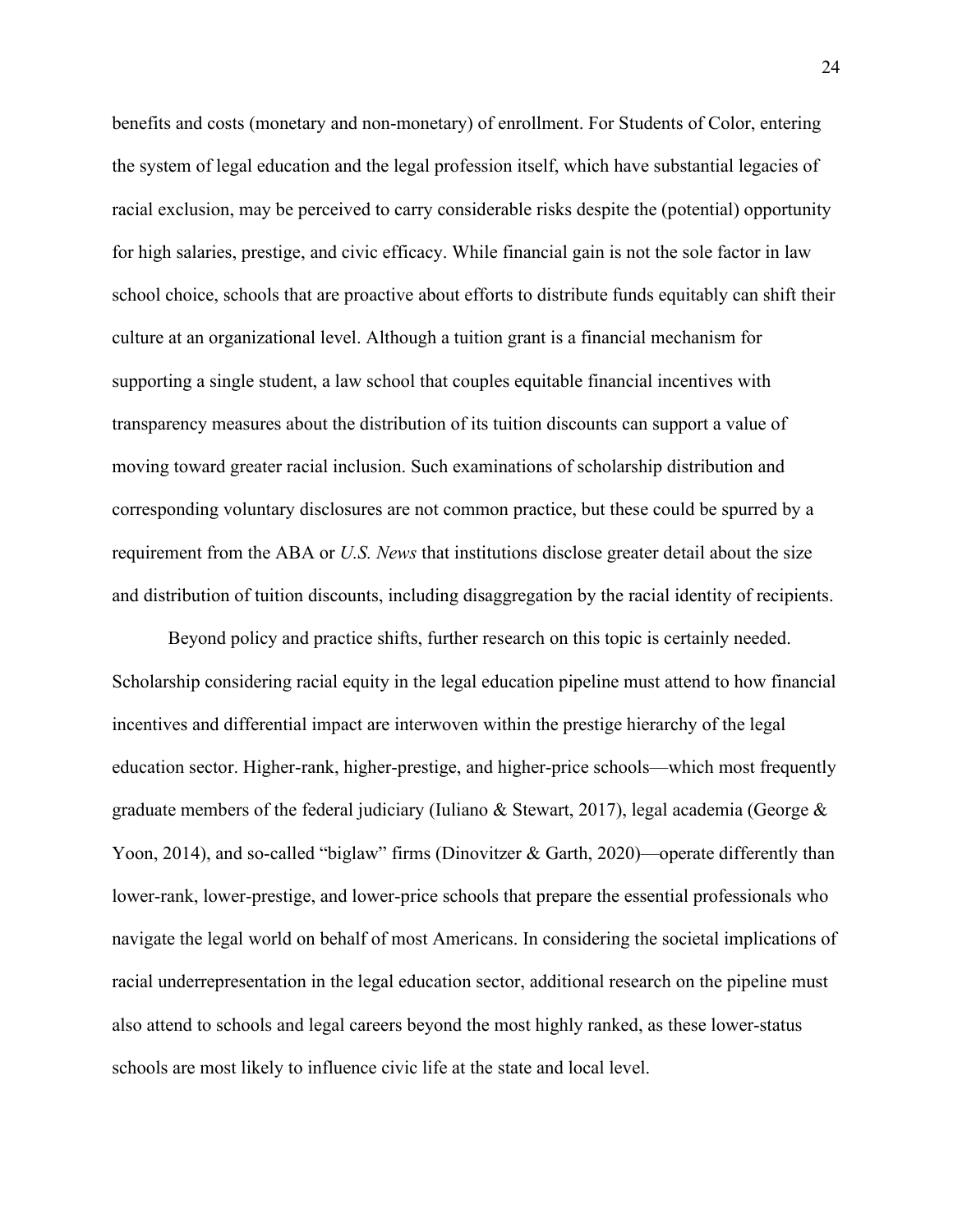Although the present study provides intriguing insights into the dynamics that may shape the representation of racially minoritized law school students, qualitative studies would provide useful information into students' conscious decision-making processes about where they choose to apply and which school they ultimately attend. Detailed student-level quantitative data about acceptance decisions, financial aid offers, and enrollment could also be very helpful in understanding the factors that shape prospective law school students' decisions. These data would ideally be paired with enrollment data to explore whether and how admissions decisions and financial aid offers to racially minoritized applicants vary in relation to changing racial demographics within the law school. In-depth studies of administrators and faculty would also provide insights into whether law schools may actually engage in the racial balancing practices for which this study offers some (indirect) evidence.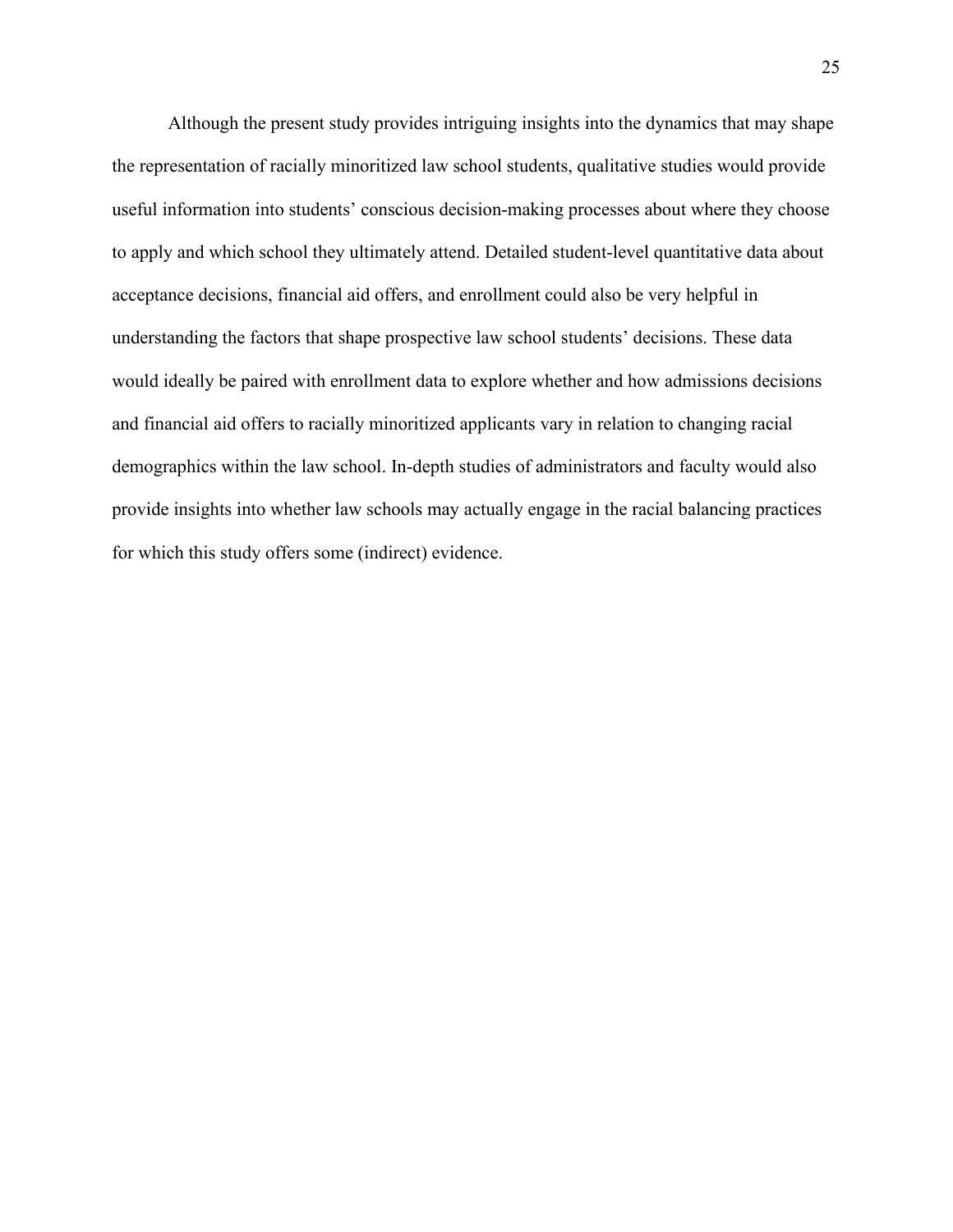#### **References**

AccessLex Institute. (2018). *Priming the pump: How pipeline programs seek to enhance legal education diversity*.

https://arc.accesslex.org/cgi/viewcontent.cgi?article=1003&context=research

- American Bar Association. (2013). *ABA approved 1st year JD and minority enrollment: Fall 2013*. https://www.americanbar.org/groups/legal\_education/resources/statistics/
- American Bar Association. (2019). *ABA national lawyer population survey: 10-year trend in lawyer demographics*.

https://www.americanbar.org/content/dam/aba/administrative/market\_research/nationallawyer-population-demographics-2009-2019.pdf

American Bar Association. (2020). *2019 JD enrollment and ethnicity. ABA Section of Legal Education and Admissions to the Bar*.

http://abarequireddisclosures.org/Disclosure509.aspx

Allison, P. D. (2009). *Fixed effects regression models*. SAGE.

- Behaunek, L., & Gansemer-Topf, A. M. (2019). Tuition discounting at small, private, baccalaureate institutions: Reaching a point of no return? *Journal of Student Financial Aid*, *48*(3), 3. https://ir.library.louisville.edu/jsfa/vol48/iss3/3
- Bowman, N. A., & Bastedo, M. N. (2009). Getting on the front page: Organizational reputation, status signals, and the impact of *U.S. News and World Report* on student decisions. *Research in Higher Education, 50*, 415-436. https://doi.org/10.1007/s11162-009-9129-8
- Brief Amicus Curiae The American Bar Association in Support of Respondents (2015). Fisher v. University of Texas at Austin. No. 14-981.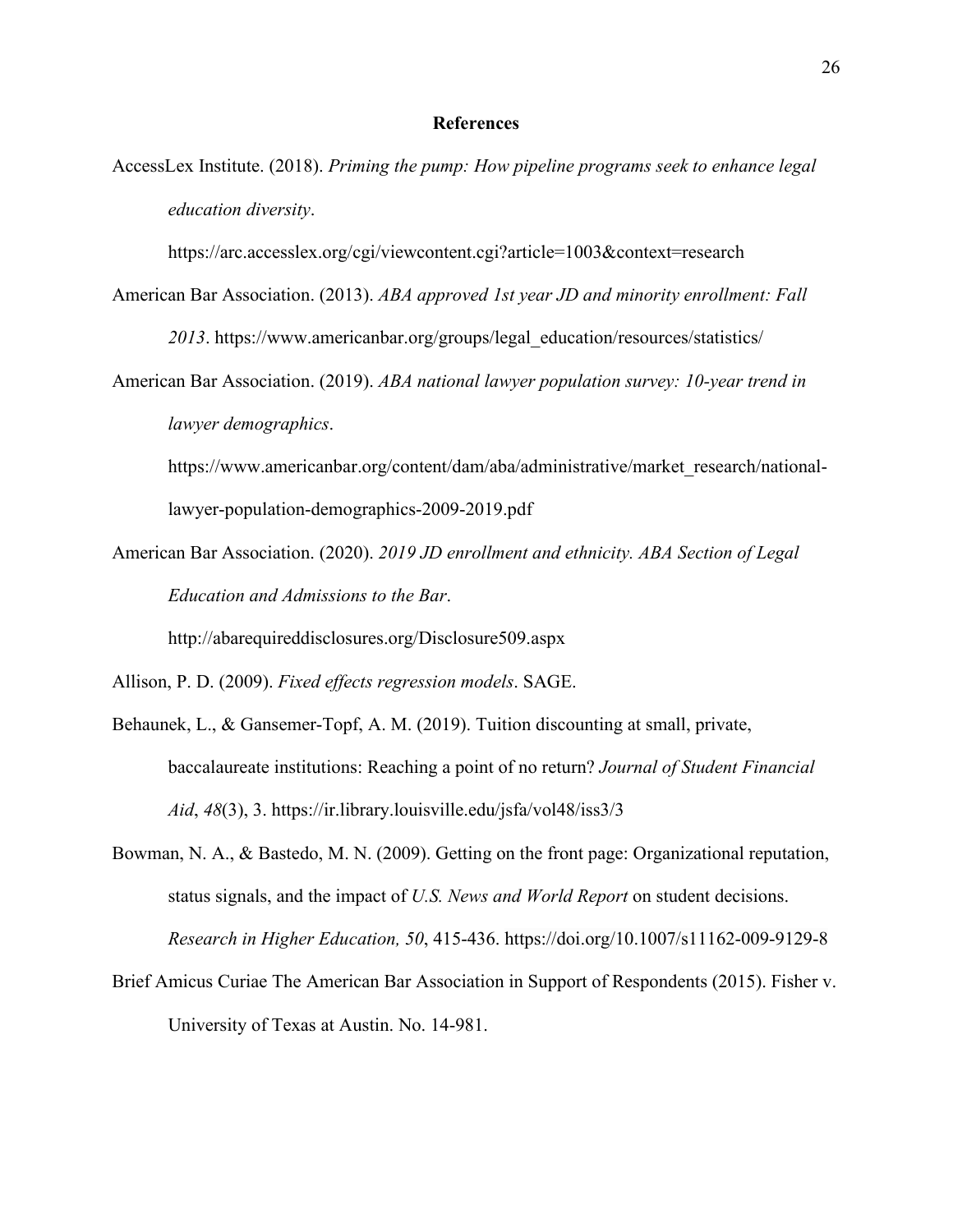Cheslock, J. J., & Rios-Aguilar, C. (2011). Multilevel analysis in higher education: A multidisciplinary approach. In J. C. Smart & M. B. Paulsen (Eds.), *Higher education: Handbook of theory and research* (Vol. 26, pp. 85-123). Springer. https://doi.org/10.1007/978-94-007-0702-3\_3

Chen, J. M. (2017). Scholarships at risk: The mathematics of merit stipulations in financial aid awards. *UC Irvine Law Review, 7*(1), 43-72. https://heinonline.org/HOL/P?h=hein.journals/ucirvlre7&i=47

- Cole, D., & Griffin, K. A. (2013). Advancing the study of student-faculty interaction: A focus on diverse students and faculty. In M. B. Paulsen (Ed.), *Higher education: Handbook of theory and research* (Vol. 28, pp. 561-611). Springer Netherlands. https://doi.org/10.1007/978-94-007-5836-0\_12
- Curtis, D. (2019). The LSAT and the reproduction of hierarchy. *Western New England Law Review, 41(2),* 307-332. https://heinonline.org/HOL/P?h=hein.journals/wnelr41&i=273
- Dinovitzer, R., & Garth, B. (2020). The new place of corporate law firms in the structuring of elite legal careers. *Law & Social Inquiry, 45*(2), 339-371. https://doi.org/10.1017/lsi.2019.62

English, D., & Umbach, P.D. (2016). Graduate school choice: An examination of individual and institutional effects. *The Review of Higher Education 39*(2), 173-211. http://doi.org/10.1353/rhe.2016.0001

Espeland, W. N. & Sauder, M. (2009). Rankings and diversity. *Southern California Review of Law and Social Justice, 18*(3), 587-610. https://heinonline.org/HOL/P?h=hein.journals/scws18&i=595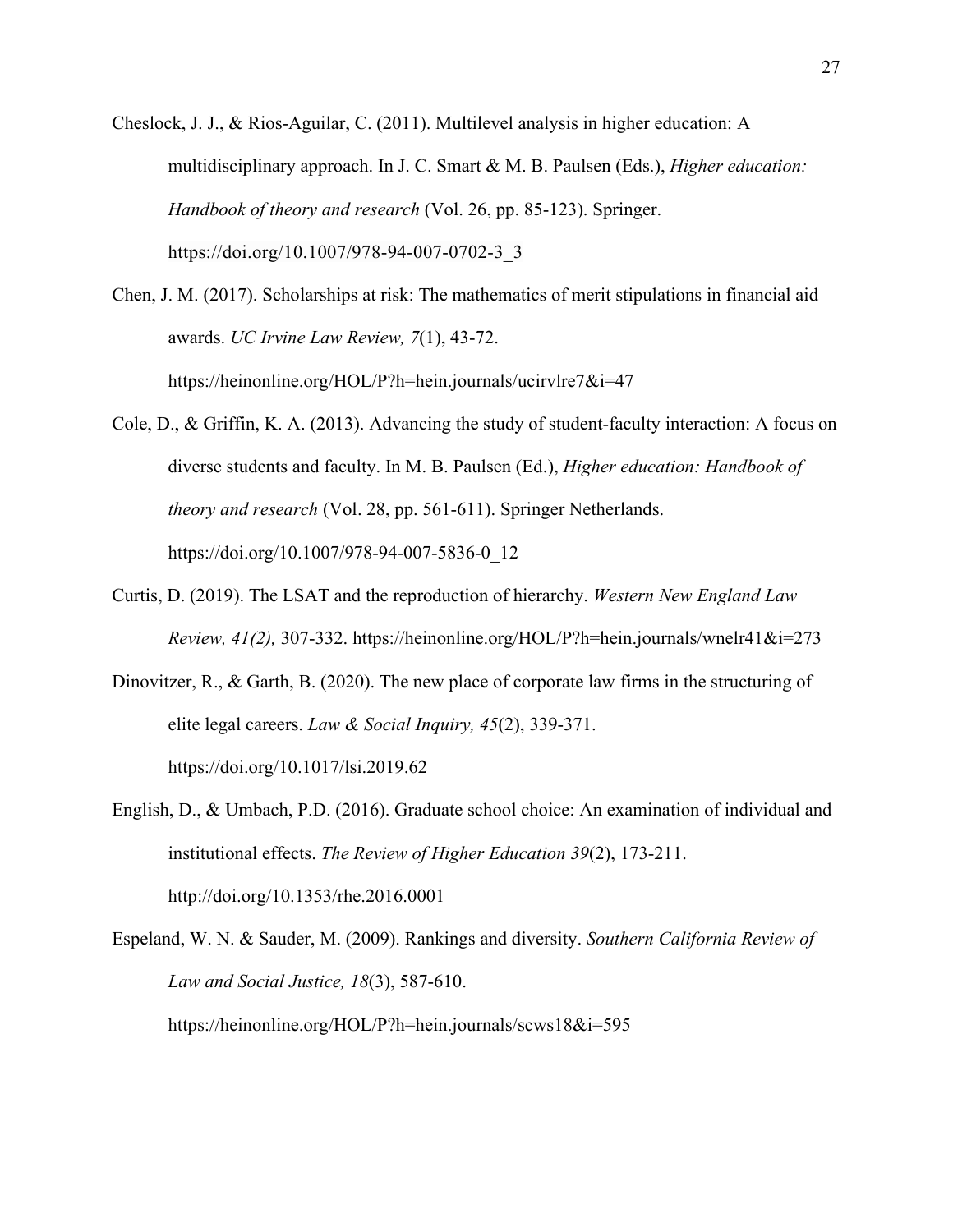- Espeland, W. N., & Sauder, M. (2016). *Engines of anxiety: Academic rankings, reputation, and accountability*. Russell Sage Foundation.
- Fortin-Camacho, C. (2017). *Plugging the diversity leak and strengthening the legal profession: Examining the importance of targeting underrepresented minorities on the educational pipeline to law*. (Texas A&M University School of Law Legal Studies Research Paper Series). http://dx.doi.org/10.2139/ssrn.2943191
- Gazley, J. L., Remich, R., Naffziger‐Hirsch, M. E., Keller, J., Campbell, P. B., & McGee, R. (2014). Beyond preparation: Identity, cultural capital, and readiness for graduate school in the biomedical sciences. *Journal of Research in Science Teaching*, *51*(8), 1021-1048. https://doi.org/10.1002/tea.21164
- George, T. E., & Yoon, A. H. (2014). The labor market for new law professors*. Journal of Empirical Legal Studies, 11*(1), 1-38. https://doi.org/10.1111/jels.12033

Hilbe, J. M. (2011). *Negative binomial regression*. Cambridge University Press.

- Institute of International Education. (2020). *International students by academic level and place of origin, 2000/01-2019-20.* Open Doors Report on International Exchange. https://opendoorsdata.org/data/international-students/academic-level-and-places-oforigin/
- Iuliano, J., & Stewart, A. (2016). The new diversity crisis in the federal judiciary. *Tennessee Law Review, 84*(1), 247-299. https://heinonline.org/HOL/P?h=hein.journals/tenn84&i=306
- Kennedy, D. A. (2020). Access law schools & diversifying the profession. *Temple Law Review, 92(4),* 799-812. https://heinonline.org/HOL/P?h=hein.journals/temple92&i=852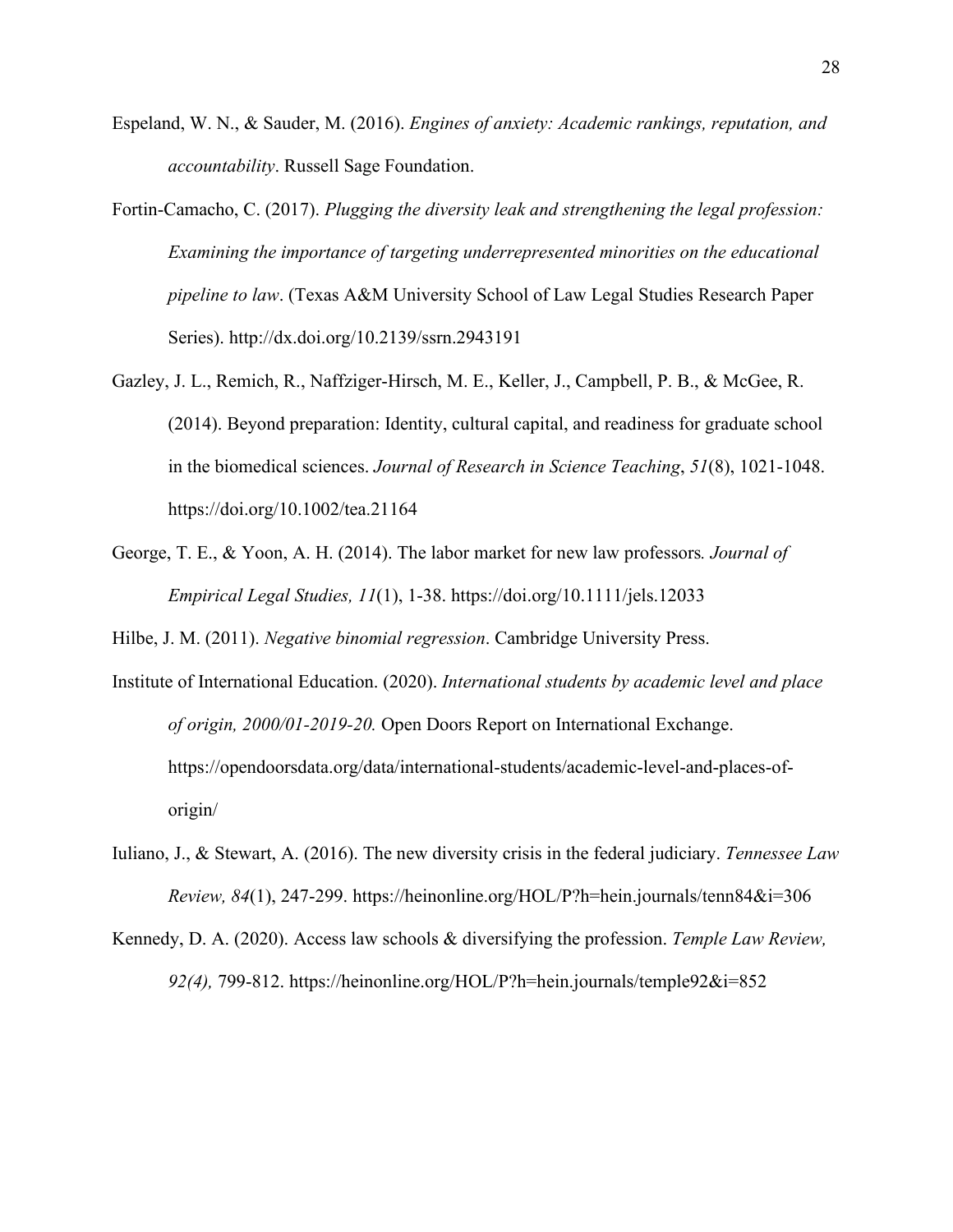- Kidder, W. (2001). Does the LSAT mirror or magnify racial and ethnic differences in educational attainment? A study of equally achieving "elite" college students. *California Law Review, 89*(4), 1055-1124. https://doi.org/10.2307/3481291
- Law School Admission Council. (2020). *Diversity in the US Population & the pipeline to legal careers.* https://report.lsac.org/View.aspx?Report=DiversityPopulationandPipeline
- Levin, H. (1989). Mapping the economics of education. An introductory essay. *Educational Researcher, 18*(4), 13-73. https://doi.org/10.3102%2F0013189X018004013
- Law School Survey of Student Engagement. (2021). *LSSSE Public Reporting Tool*. https://lssse.indiana.edu/advanis/
- Manski, C.F. (1993). Dynamic choice in social settings. *Journal of Econometrics 58*(1–2):121– 136. https://doi.org/10.1016/0304-4076(93)90115-L
- Mayhew, M. J., Rockenbach, A. N., Bowman, N. A., Seifert, T. A., & Wolniak, G. C., with Pascarella, E. T., & Terenzini, P. T. (2016). *How college affects students (Vol. 3): 21st century evidence that higher education works.* Jossey-Bass.
- Morelon-Quainoo, C., Johnson, S. D., Winkle-Wagner, R., Kuykendall III, J. A., Ingram, T. N., Carder, G. D., Gilbert, K., Smith, D. G., & Santiague, L. (2009). The advanced-degree pipeline for graduate and professional students of color: Issues of access and choice. In M. F. Howard-Hamilton, C. L. Morelon-Quainoo, S. D. Johnson, R. Winkle-Wagner, & L. Santiague (Eds.), *Standing on the outside looking in: Underrepresented students' experiences in advanced degree programs* (pp. 5-24). Stylus.
- Morrow, V. (1999). Conceptualising social capital in relation to the well-being of children and young people: A critical review. *Sociological Review 47*(4): 744–765. https://doi.org/10.1111/1467-954X.00194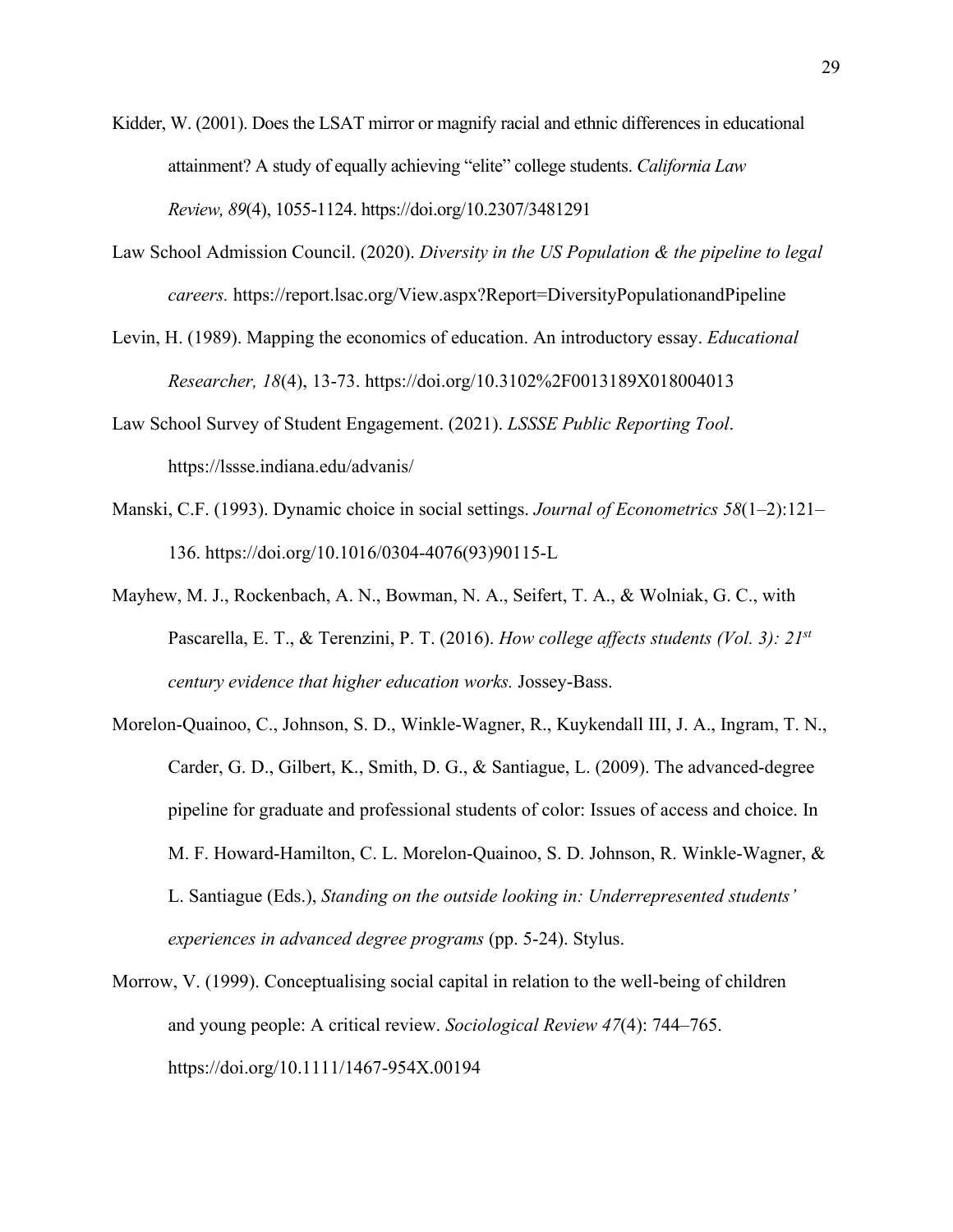Muñoz-Dunbar, R., & Stanton, A. L. (1999). Ethnic diversity in clinical psychology: Recruitment and admission practices among doctoral programs. *Teaching of Psychology*, *26*(4), 259-263. https://doi.org/10.1207/S15328023TOP260403

National Association for Law Placement. (2019). *Representation of women and minority equity partners among partners little changed in recent years*. https://www.nalp.org/0419research

- National Association for Law Placement. (2021). *2020 NALP report on diversity in US law firms*. https://www.nalp.org/uploads/2020\_NALP\_Diversity\_Report.pdf
- Nora, A. (2004). The role of habitus and cultural capital in choosing a college, transitioning from high school to higher education and persisting in college among minority and nonminority students. *Journal of Hispanic Higher Education* 3(2), 180–208. https://doi.org/10.1177%2F1538192704263189
- Organ, J. M. (2017). Net tuition trends by LSAT category from 2010 to 2014 with thoughts on variable return on investment. *Journal of Legal Education, 67(1),* 51-85. https://heinonline.org/HOL/P?h=hein.journals/jled67&i=55
- Perna, L.W. (2000). Differences in the decision to enroll in college among African Americans, Hispanics, and Whites. *The Journal of Higher Educatio*n, 71(2), 117–141. https://doi.org/10.2307/2649245
- Perna, L. W. (2006). Studying college access and choice: A proposed conceptual model. In J. C. Smart (Ed.), *Higher education: Handbook of theory and research, vol. 21* (pp. 99–157). Springer Netherlands. https://doi.org/10.1007/1-4020-4512-3\_3
- Perna, L.W., and Titus, M. (2005). The relationship between parental involvement as social capital and college enrollment: An examination of racial/ethnic group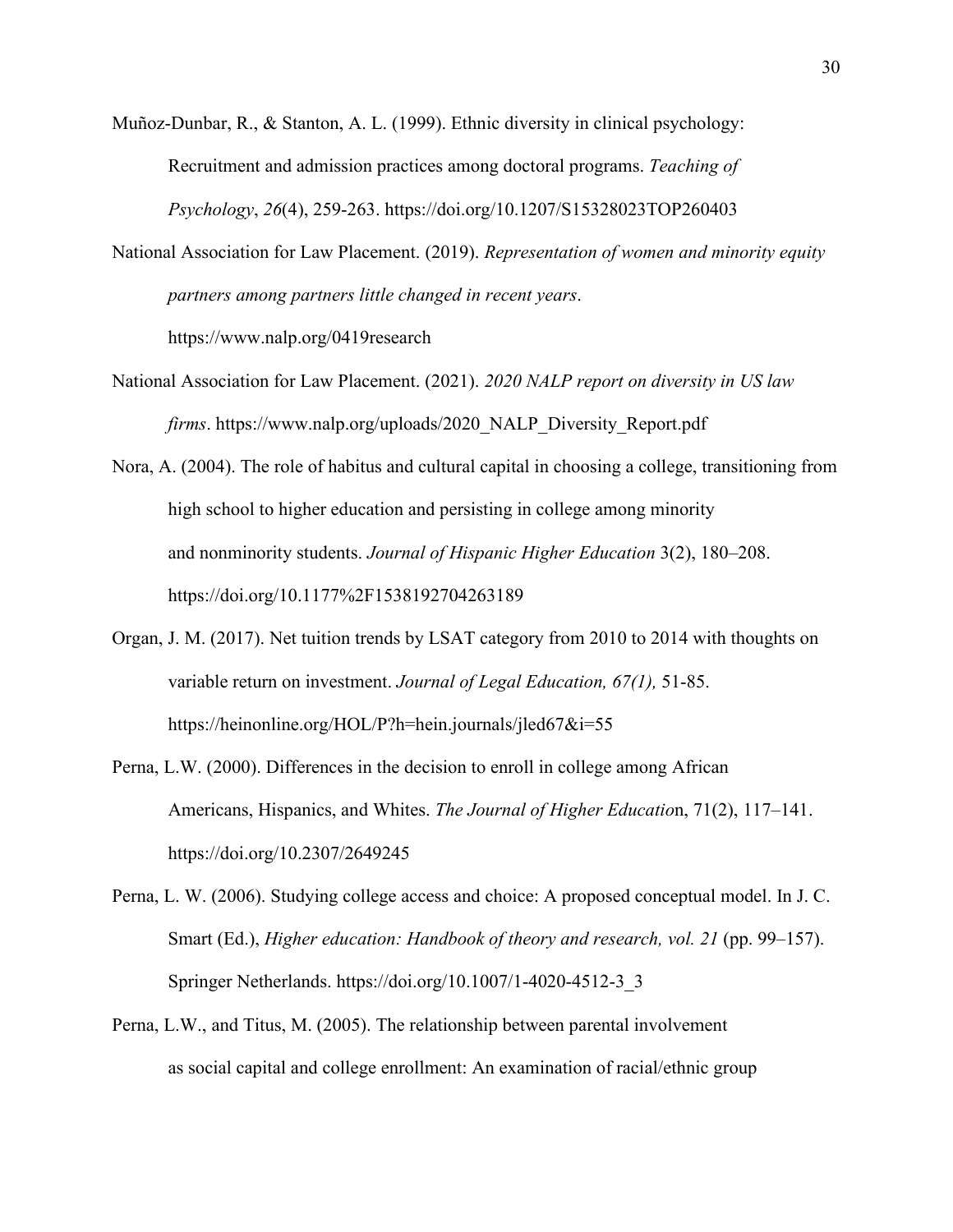differences. *The Journal of Higher Education, 76*(5), 485–518. https://doi.org/10.1080/00221546.2005.11772296

- Rosinger, K. O., Ford, K. S., & Choi, J. (in press). The role of selective college admissions criteria in interrupting or reproducing racial and economic inequalities. *Journal of Higher Education*.
- Ryan Jr., C. J. (2020). Analyzing law school choice. *University of Illinois Law Review, 2020*(2), 583-620. https://heinonline.org/HOL/P?h=hein.journals/unilllr2020&i=589

Sauder, M., & Espeland, W. N. (2009). The discipline of rankings: Tight coupling and organizational change. *American Sociological Review*, *74*(1), 63–82. https://doi.org/10.1177/000312240907400104

- Strayhorn, T. L. (2012). *College students' sense of belonging: A key to educational success for all students*. Routledge.
- Taylor, A. N. (2019). The marginalization of Black aspiring lawyers. *FIU Law Review 13*(3), 489-511. https://heinonline.org/HOL/P?h=hein.journals/fiulawr13&i=507
- U.S. Census Bureau. (n.d.). *QuickFacts: United States*. U.S. Department of Commerce. https://www.census.gov/quickfacts/fact/table/US/PST045219
- Whitford, W. C. (2018). Law school-administered financial aid: The good news and the bad news. *Journal of Legal Education, 67*(1), 4-16. https://www.jstor.org/stable/26453535

Yosso, T. J. (2005). Whose culture has capital? A critical race theory discussion of community cultural wealth. *Race Ethnicity and Education*, *8*(1), 69-91. https://doi.org/10.1080/1361332052000341006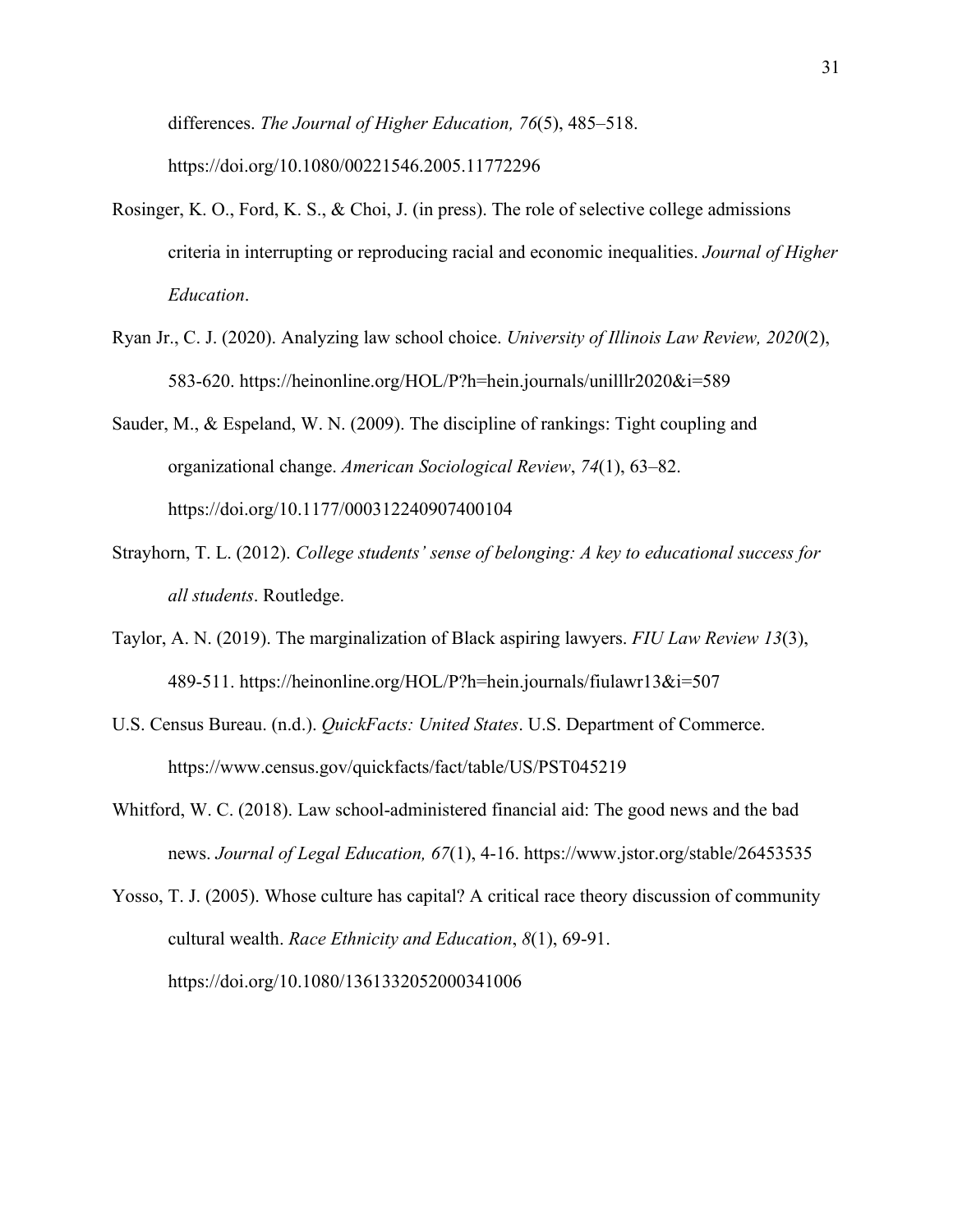# *Unstandardized Coefficients for Random Effects Analyses Predicting Law School Student*

*Enrollment Percentages*

|                               | Dependent variable |                 |               |                          |                 |
|-------------------------------|--------------------|-----------------|---------------|--------------------------|-----------------|
|                               | $\frac{0}{0}$      | $\frac{0}{0}$   | $\frac{0}{0}$ | $\overline{\frac{0}{0}}$ | $\frac{0}{0}$   |
|                               | Incoming           | Incoming        | Incoming      | Incoming                 | Incoming        |
|                               | <b>Black</b>       | Latinx          | Asian         | <b>URM</b>               | <b>Students</b> |
| Independent variable          | <b>Students</b>    | <b>Students</b> | Students      | Students                 | of Color        |
| % students receiving          | .000               | .001            | .001          | $-.001$                  | $-.001$         |
| grants $\leq 50\%$ of tuition | (.001)             | (.001)          | (.001)        | (.001)                   | (.001)          |
| % students receiving          | .000               | .001            | $-.001$       | $-.001$                  | $-.002*$        |
| grants $\geq 50\%$ of tuition | (.001)             | (.001)          | (.001)        | (.001)                   | (.001)          |
| Offer conditional             | .008               | $-.005$         | .012          | .010                     | .004            |
| scholarships                  | (.022)             | (.023)          | (.025)        | (.020)                   | (.018)          |
| Tuition for full-time         | $.002*$            | .000            | $.003*$       | $-.002$                  | .000            |
| students                      | (.001)             | (.001)          | (.001)        | (.001)                   | (.001)          |
| Cost of living                | .002               | .003            | .001          | $.007*$                  | $.005*$         |
|                               | (.003)             | (.003)          | (.003)        | (.003)                   | (.003)          |
| Total student enrollment      | .036               | .051            | $-.010$       | .060                     | $.076*$         |
|                               | (.032)             | (.032)          | (.034)        | (.033)                   | (.030)          |
| Average size of first-year    | .000               | .000            | $.002**$      | .000                     | .000            |
| classes                       | (.001)             | (.001)          | (.001)        | (.001)                   | (.000)          |
| % of small classes after      | .093               | .040            | .107          | .099                     | .077            |
| first year                    | (.128)             | (.134)          | (.144)        | (.105)                   | (.091)          |
| % of enrolled Black           | $.835***$          | $-.029$         | $-.004$       | $.114***$                | $.090***$       |
| students                      | (.020)             | (.017)          | (.018)        | (.018)                   | (.016)          |
| % of enrolled Latinx          | $-.072***$         | $.725***$       | .031          | $.256***$                | $.214***$       |
| students                      | (.019)             | (.025)          | (.021)        | (.018)                   | (.016)          |
| % of enrolled Asian           | .023               | .022            | $.666***$     | $-.002$                  | $.055**$        |
| students                      | (.021)             | (.022)          | (.029)        | (.020)                   | (.018)          |
| % of enrolled Students of     | $-.032$            | $-.022$         | .034          | .028                     | $.083***$       |
| Color from other races        | (.019)             | (.020)          | (.021)        | (.017)                   | (.015)          |
| % of Faculty of Color         | $.053*$            | .010            | $.054*$       | $.123***$                | $.102***$       |
|                               | (.022)             | (.023)          | (.024)        | (.019)                   | (.016)          |
| Ingroup racial represen-      | $.071***$          | $.158***$       | $.134***$     | $.257***$                | $.261***$       |
| tation in the state           | (.017)             | (.021)          | (.023)        | (.033)                   | (.033)          |
| U.S. News ranking             | $-.001***$         | $-.001***$      | $.001***$     | .001                     | $-.001**$       |
|                               | (.000)             | (.000)          | (.000)        | (.001)                   | (.000)          |

*Note.* Standard errors are in parentheses. URM = underrepresented racial minority. Year fixed effects were entered in all models.

 $*_{p} < .05$  \*\* $p < .01$  \*\*\* $p < .001$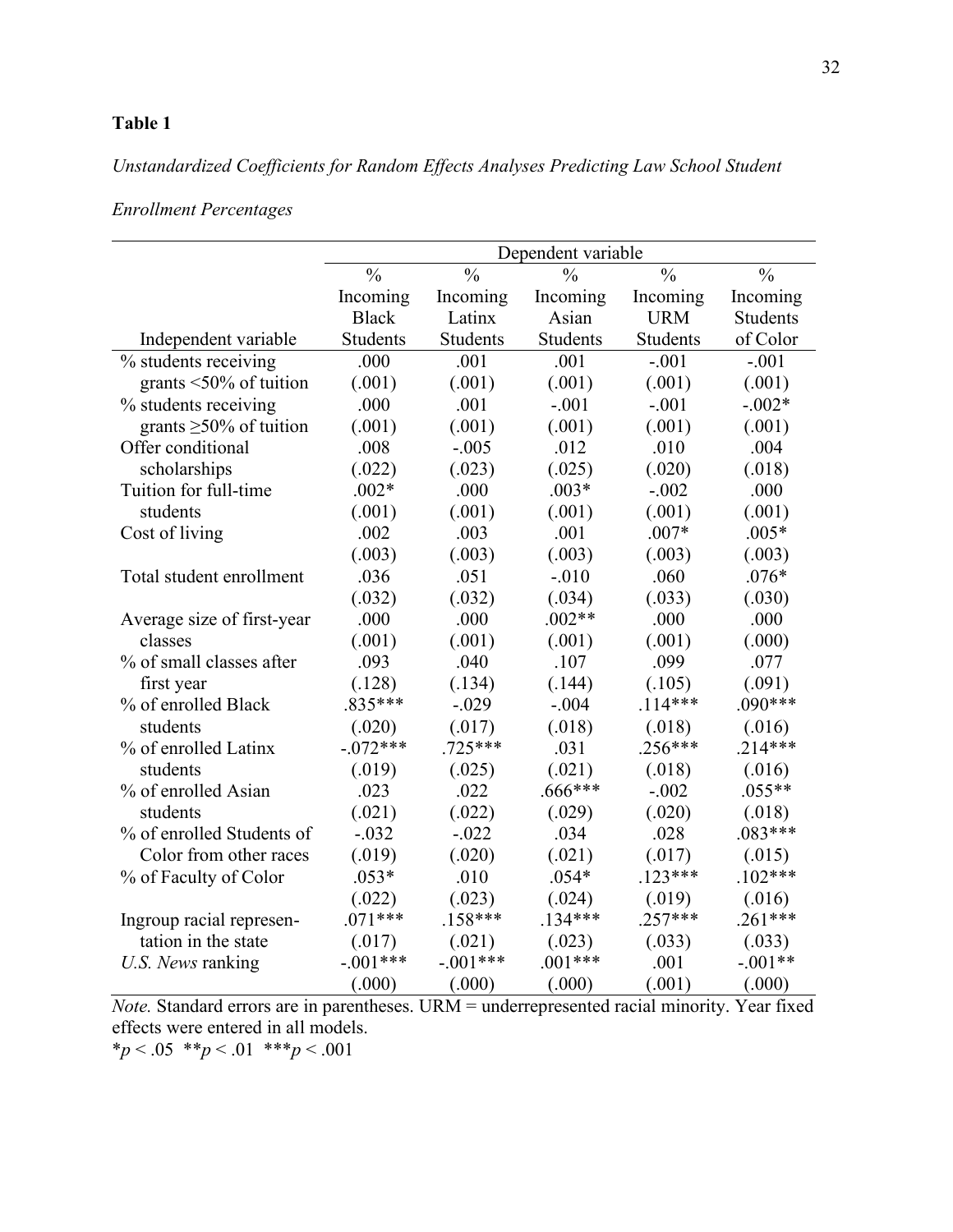# *Unstandardized Coefficients for Fixed Effects (Within Law School) Analyses Predicting Student*

## *Enrollment Percentages*

|                               | Dependent variable |               |               |               |                 |
|-------------------------------|--------------------|---------------|---------------|---------------|-----------------|
|                               | $\frac{0}{0}$      | $\frac{0}{0}$ | $\frac{0}{0}$ | $\frac{0}{0}$ | $\frac{0}{0}$   |
|                               | Incoming           | Incoming      | Incoming      | Incoming      | Incoming        |
|                               | <b>Black</b>       | Latinx        | Asian         | <b>URM</b>    | <b>Students</b> |
| Independent variable          | Students           | Students      | Students      | Students      | of Color        |
| % students receiving          | $.003*$            | .001          | .000          | .001          | .001            |
| grants $\leq 50\%$ of tuition | (.001)             | (.001)        | (.001)        | (.001)        | (.001)          |
| % students receiving          | .002               | .002          | $-.001$       | .001          | .000            |
| grants $\geq$ 50% of tuition  | (.001)             | (.001)        | (.002)        | (.001)        | (.001)          |
| Offer conditional             | .034               | $-.036$       | $.144**$      | $-.006$       | .008            |
| scholarships                  | (.037)             | (.039)        | (.042)        | (.022)        | (.019)          |
| Tuition for full-time         | $-.001$            | $-.007$       | $-.007$       | $-.001$       | $-.004$         |
| students                      | (.005)             | (.005)        | (.006)        | (.003)        | (.002)          |
| Cost of living                | $-.009$            | .003          | .002          | $-.001$       | $-.003$         |
|                               | (.006)             | (.006)        | (.006)        | (.003)        | (.003)          |
| Total student enrollment      | .001               | $-.136$       | $-.146$       | $-.049$       | $-.023$         |
|                               | (.087)             | (.092)        | (.098)        | (.052)        | (.044)          |
| Average size of first-year    | $.002**$           | .001          | .001          | $.001*$       | $.001**$        |
| classes                       | (.001)             | (.001)        | (.001)        | (.001)        | (.000)          |
| % of small classes after      | .302               | .153          | .244          | $.207*$       | $.176*$         |
| first year                    | (.173)             | (.182)        | (.197)        | (.104)        | (.088)          |
| % of enrolled Black           | .017               | $.111*$       | .029          | $.060*$       | $.065**$        |
| students                      | (.043)             | (.045)        | (.049)        | (.026)        | (.022)          |
| % of enrolled Latinx          | $-.019$            | $-129**$      | .069          | $-.101***$    | $-.046*$        |
| students                      | (.042)             | (.045)        | (.048)        | (.025)        | (.021)          |
| % of enrolled Asian           | .045               | .060          | $-148**$      | $-0.014$      | $-.024$         |
| students                      | (.043)             | (.045)        | (.049)        | (.026)        | (.022)          |
| % of enrolled Students of     | $-.032$            | $-.031$       | .058          | $-.037$       | $-.004$         |
| Color from other races        | (.032)             | (.033)        | (.036)        | (.019)        | (.016)          |
| % of Faculty of Color         | $-.048$            | $-.060$       | $-.018$       | $-.056**$     | $-.039*$        |
|                               | (.033)             | (.034)        | (.037)        | (.020)        | (.017)          |
| Ingroup racial represen-      | $-.075$            | .256          | $-.234$       | .363          | .081            |
| tation in the state           | (.174)             | (.364)        | (.190)        | (.201)        | (.193)          |
| U.S. News ranking             | $-.000$            | $-.000$       | $.003**$      | $-.001$       | $-.000$         |
|                               | (.001)             | (.001)        | (.001)        | (.000)        | (.000)          |

*Note.* Standard errors are in parentheses. URM = underrepresented racial minority. Institution and year fixed effects were employed in all models, so the analyses accounted for all betweeninstitution variance and therefore examined within-institution changes in predictors and outcomes.

\**p* < .05 \*\**p* < .01 \*\*\**p* < .001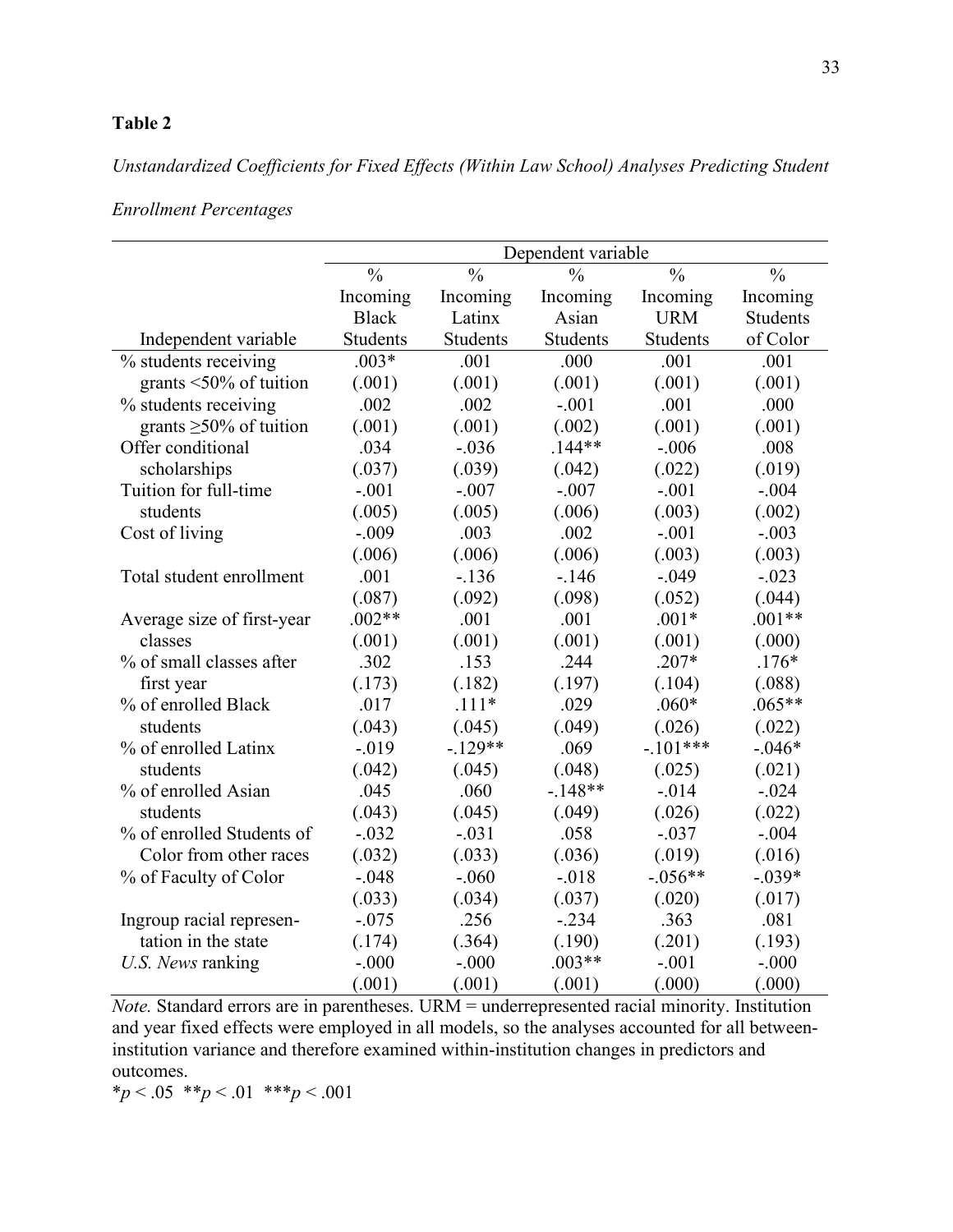|  | Unstandardized Coefficients for Random Effects Analyses Predicting Student Enrollment Counts |  |
|--|----------------------------------------------------------------------------------------------|--|
|--|----------------------------------------------------------------------------------------------|--|

|                               | Dependent variable |           |           |            |                 |
|-------------------------------|--------------------|-----------|-----------|------------|-----------------|
|                               | #                  | #         | #         | #          | #               |
|                               | Incoming           | Incoming  | Incoming  | Incoming   | Incoming        |
|                               | <b>Black</b>       | Latinx    | Asian     | <b>URM</b> | <b>Students</b> |
| Independent variable          | Students           | Students  | Students  | Students   | of Color        |
| % students receiving          | $.002*$            | .000      | .001      | .001       | .001            |
| grants $\leq 50\%$ of tuition | (.001)             | (.001)    | (.001)    | (.001)     | (.001)          |
| % students receiving          | .001               | .000      | $-.001$   | .000       | $-.001$         |
| grants $\geq$ 50% of tuition  | (.001)             | (.001)    | (.001)    | (.001)     | (.001)          |
| Offer conditional             | $.104**$           | .005      | .028      | $.070*$    | $.059*$         |
| scholarships                  | (.034)             | (.030)    | (.039)    | (.028)     | (.025)          |
| Tuition for full-time         | $-.002$            | .002      | .003      | $-.001$    | .000            |
| students                      | (.002)             | (.002)    | (.002)    | (.002)     | (.002)          |
| Cost of living                | .004               | $-.002$   | .004      | .002       | .001            |
|                               | (.005)             | (.004)    | (.005)    | (.004)     | (.004)          |
| Total student enrollment      | $.672***$          | $.754***$ | $.687***$ | $.536***$  | $.568***$       |
|                               | (.063)             | (.046)    | (.061)    | (.056)     | (.053)          |
| Average size of first-year    | $.004***$          | $.003***$ | $.003***$ | $.004***$  | $.004***$       |
| classes                       | (.001)             | (.001)    | (.001)    | (.001)     | (.001)          |
| % of small classes after      | .073               | .189      | .230      | .112       | .100            |
| first year                    | (.157)             | (.150)    | (.185)    | (.125)     | (.113)          |
| % of enrolled Black           | $.604***$          | .022      | $.080*$   | $.101***$  | $.082**$        |
| students                      | (.065)             | (.024)    | (.032)    | (.028)     | (.025)          |
| % of enrolled Latinx          | $-.054$            | $.619***$ | $.083*$   | $.181***$  | $.165***$       |
| students                      | (.032)             | (.052)    | (.034)    | (.036)     | (.030)          |
| % of enrolled Asian           | $.082*$            | $-.001$   | $.357***$ | .011       | .038            |
| students                      | (.037)             | (.029)    | (.062)    | (.029)     | (.027)          |
| % of enrolled Students of     | .038               | $-.005$   | $.076*$   | .036       | $.065**$        |
| Color from other races        | (.031)             | (.022)    | (.033)    | (.022)     | (.021)          |
| % of Faculty of Color         | .001               | .043      | $-.023$   | .053       | .042            |
|                               | (.038)             | (.023)    | (.039)    | (.028)     | (.026)          |
| Ingroup racial represen-      | $.298***$          | $.282***$ | $.436***$ | $.380***$  | $.341***$       |
| tation in the state           | (.052)             | (.041)    | (.052)    | (.064)     | (.063)          |
| U.S. News ranking             | $-.000$            | $-.001$   | $.004***$ | .001       | $.002***$       |
|                               | (.001)             | (.000)    | (.001)    | (.000)     | (.000)          |

*Note.* Standard errors are in parentheses. URM = underrepresented racial minority. Negative binomial regression analyses were used to model the count outcomes. Year fixed effects were entered in all models.

\**p* < .05 \*\**p* < .01 \*\*\**p* < .001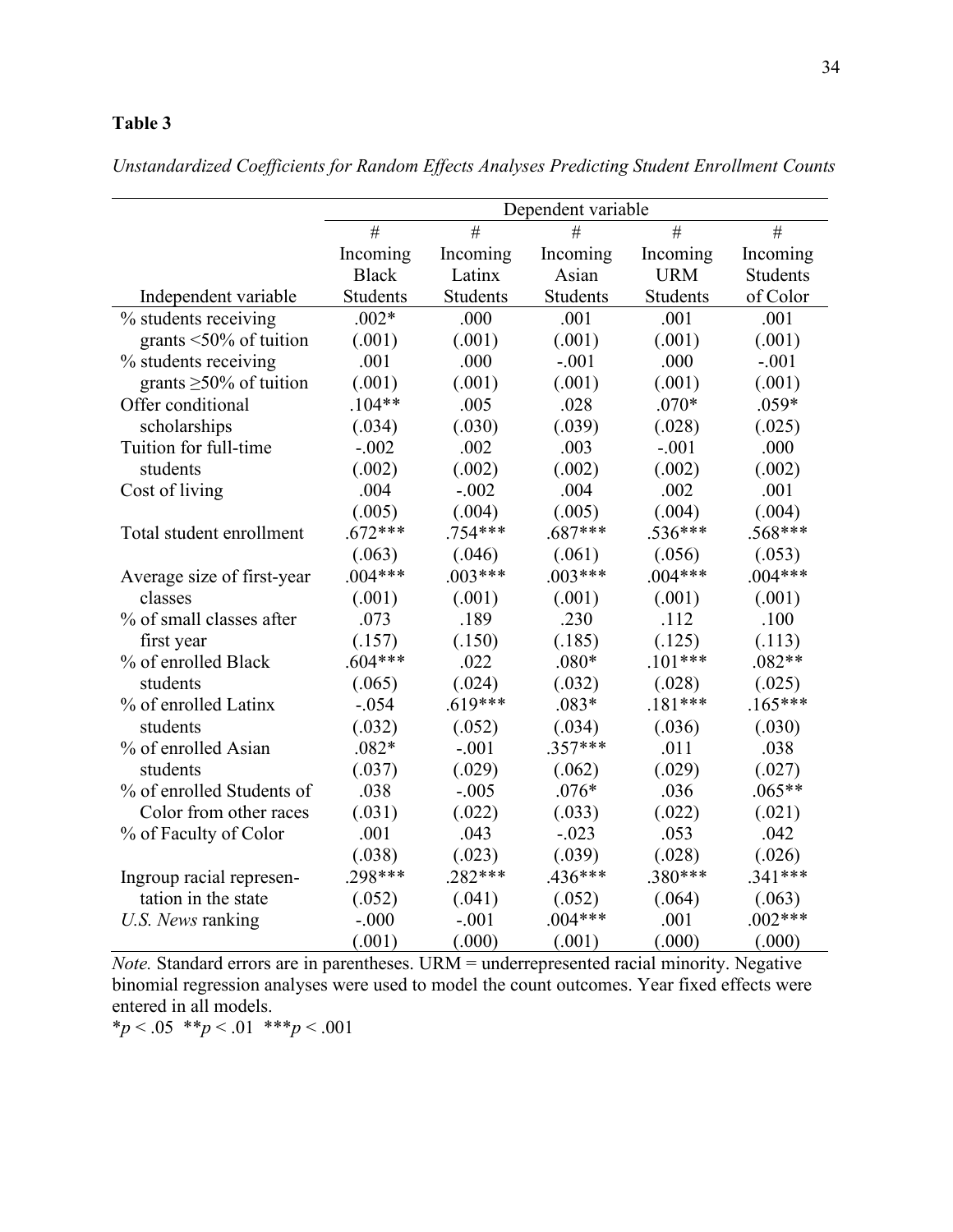# *Unstandardized Coefficients for Fixed Effects (Within Law School) Analyses Predicting Student*

### *Enrollment Counts*

|                               | Dependent variable |           |           |            |                 |
|-------------------------------|--------------------|-----------|-----------|------------|-----------------|
|                               | #                  | #         | #         | #          | #               |
|                               | Incoming           | Incoming  | Incoming  | Incoming   | Incoming        |
|                               | <b>Black</b>       | Latinx    | Asian     | <b>URM</b> | <b>Students</b> |
| Independent variable          | Students           | Students  | Students  | Students   | of Color        |
| % students receiving          | $.005***$          | .001      | .001      | $.002*$    | $.002*$         |
| grants $\leq 50\%$ of tuition | (.001)             | (.001)    | (.001)    | (.001)     | (.001)          |
| % students receiving          | .002               | .001      | $-.003$   | .001       | .000            |
| grants $\geq 50\%$ of tuition | (.002)             | (.001)    | (.002)    | (.001)     | (.001)          |
| Offer conditional             | .052               | $-.009$   | $.096*$   | .035       | .038            |
| scholarships                  | (.042)             | (.040)    | (.049)    | (.029)     | (.026)          |
| Tuition for full-time         | $-.010*$           | $-.002$   | $-.011*$  | $-.003$    | $-.004$         |
| students                      | (.005)             | (.004)    | (.005)    | (.003)     | (.003)          |
| Cost of living                | $-.009$            | $-.001$   | .001      | $-.004$    | $-.005$         |
|                               | (.007)             | (.006)    | (.006)    | (.004)     | (.004)          |
| Total student enrollment      | $.287**$           | .180      | .064      | $.216**$   | $.264***$       |
|                               | (.091)             | (.097)    | (.105)    | (.070)     | (.065)          |
| Average size of first-year    | $.005***$          | $.004***$ | $.003**$  | $.004***$  | $.004***$       |
| classes                       | (.001)             | (.001)    | (.001)    | (.001)     | (.001)          |
| % of small classes after      | $-.008$            | .125      | .072      | .102       | .088            |
| first year                    | (.177)             | (.185)    | (.210)    | (.130)     | (.117)          |
| % of enrolled Black           | .060               | .048      | $-.042$   | .039       | .027            |
| students                      | (.050)             | (.045)    | (.051)    | (.032)     | (.028)          |
| % of enrolled Latinx          | $-0.015$           | .001      | .025      | $-.043$    | $-.004$         |
| students                      | (.045)             | (.051)    | (.053)    | (.033)     | (.029)          |
| % of enrolled Asian           | .060               | .034      | $-.097$   | $-.002$    | .001            |
| students                      | (.047)             | (.047)    | (.057)    | (.033)     | (.029)          |
| % of enrolled Students of     | .038               | $-.005$   | .058      | .018       | .036            |
| Color from other races        | (.036)             | (.033)    | (.041)    | (.025)     | (.022)          |
| % of Faculty of Color         | $-.082$            | $-.040$   | $-.045$   | $-.053$    | $-.041$         |
|                               | (.044)             | (.036)    | (.051)    | (.027)     | (.024)          |
| Ingroup racial represen-      | $.365**$           | .199*     | .152      | .164       | $-144$          |
| tation in the state           | (.128)             | (.099)    | (.158)    | (.145)     | (.141)          |
| U.S. News ranking             | $.005***$          | $.002**$  | $.005***$ | $.004***$  | $.004***$       |
|                               | (.001)             | (.001)    | (.001)    | (.001)     | (.001)          |

*Note.* Standard errors are in parentheses. URM = underrepresented racial minority. Negative binomial regression analyses were used to model the count outcomes. Institution and year fixed effects were employed in all models, so the analyses accounted for all between-institution variance and therefore examined within-institution changes in predictors and outcomes. \**p* < .05 \*\**p* < .01 \*\*\**p* < .001